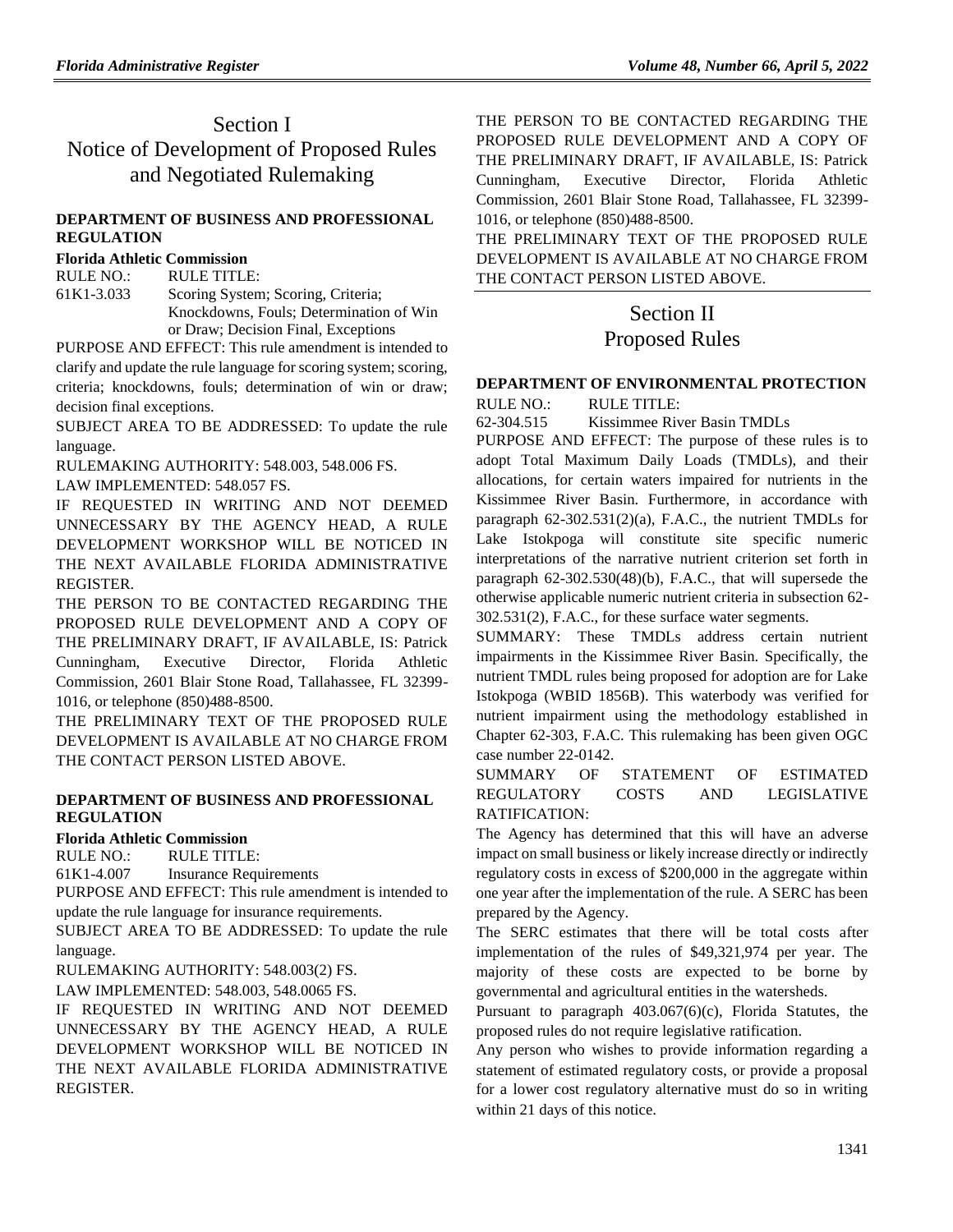RULEMAKING AUTHORITY: [403.061,](https://www.flrules.org/gateway/statute.asp?id=403.061) [403.067 FS.](https://www.flrules.org/gateway/statute.asp?id=%20403.067%20FS.) LAW IMPLEMENTED: [403.061,](https://www.flrules.org/gateway/statute.asp?id=403.061) [403.062,](https://www.flrules.org/gateway/statute.asp?id=%20403.062) [403.067 FS.](https://www.flrules.org/gateway/statute.asp?id=%20403.067%20FS.) A HEARING WILL BE HELD AT THE DATE, TIME AND PLACE SHOWN BELOW:

DATE AND TIME: May 20, 2022, 11:00 a.m.

PLACE: Bob Martinez Center, 2600 Blair Stone Road, Conference Room 609, Tallahassee, Florida

Pursuant to the provisions of the Americans with Disabilities Act, any person requiring special accommodations to participate in this workshop/meeting is asked to advise the agency at least 48 hours before the workshop/meeting by contacting: Ansel Bubel, (850)245-8072. If you are hearing or speech impaired, please contact the agency using the Florida Relay Service, 1(800)955-8771 (TDD) or 1(800)955-8770 (Voice).

THE PERSON TO BE CONTACTED REGARDING THE PROPOSED RULE IS: Ken Weaver, Division of Environmental Assessment and Restoration, Water Quality Evaluation and TMDL Program, Mail Station 3555, Florida Department of Environmental Protection, 2600 Blair Stone Road, Tallahassee, Florida 32399-2400, telephone (850)245- 8414.

## THE FULL TEXT OF THE PROPOSED RULE IS:

62-304.515 Kissimmee River Basin TMDLs

(1) through (16) No change.

(17) Lake Istokpoga. The nutrient TMDL for Lake Istokpoga is a 7-year average load of 1,345,998 lbs/yr of TN, and 54,073 lbs/yr of TP, which are intended to achieve the applicable AGM chlorophyll a criterion for high color lakes, and is allocated as follows:

(a) The WLA for the Avon Park Correctional Institute WWTF (Permit Number FL0040029) is 4,569 lbs/yr of TN and 1,523 lbs/yr of TP;

(b) The WLA for discharges subject to the Department's NPDES MS4 Permitting Program is a 23 % reduction of TN (calculated from 1,740,817 lbs/yr) and a 56 % reduction of TP (calculated from 123,127 lbs/yr), based on the highest 7-year average load from the 2006 – 2017 period; and

(c) The LA for nonpoint sources is a 23 % reduction of TN (calculated from 1,740,817 lbs/yr) and a 56 % reduction of TP (calculated from 123,127 lbs/yr), based on the highest 7-year average load from the 2006 – 2017 period.

Rulemaking Authority 403.061, 403.067 FS. Law Implemented 403.061, 403.062, 403.067 FS. History–New 12-17-13, Amended 11- 15-18, 1-30-20, 5-9-21, 11-9-21, 2-8-22,

NAME OF PERSON ORIGINATING PROPOSED RULE: Greg DeAngelo, Director, Division of Environmental Assessment and Restoration

NAME OF AGENCY HEAD WHO APPROVED THE PROPOSED RULE: Shawn Hamilton, Secretary

DATE PROPOSED RULE APPROVED BY AGENCY HEAD: March 15, 2022

DATE NOTICE OF PROPOSED RULE DEVELOPMENT PUBLISHED IN FAR: January 31, 2022

# **[DEPARTMENT OF ENVIRONMENTAL PROTECTION](https://www.flrules.org/gateway/department.asp?id=62)**

RULE NO.: RULE TITLE:

[62-304.715](https://www.flrules.org/gateway/ruleNo.asp?id=62-304.715) Lake Worth Lagoon Basin TMDLs

PURPOSE AND EFFECT: The purpose of these rules is to adopt Total Maximum Daily Loads (TMDLs), and their allocations, for certain waters impaired for nutrients in the Lake Worth Lagoon Basin. Furthermore, in accordance with paragraph 62-302.531(2)(a), F.A.C., the nutrient TMDLs for Pine Lake will constitute site specific numeric interpretations of the narrative nutrient criterion set forth in paragraph 62- 302.530(48)(b), F.A.C., that will supersede the otherwise applicable numeric nutrient criteria in subsection 62- 302.531(2), F.A.C., for these surface water segments.

SUMMARY: These TMDLs address certain nutrient impairments in the Lake Worth Lagoon Basin. Specifically, the nutrient TMDL rules being proposed for adoption are for Pine Lake (WBID 3245C4). This waterbody was verified for nutrient impairment using the methodology established in Chapter 62- 303, F.A.C. This rulemaking has been given OGC case number 22-0166.

SUMMARY OF STATEMENT OF ESTIMATED REGULATORY COSTS AND LEGISLATIVE RATIFICATION:

The Agency has determined that this will have an adverse impact on small business or likely increase directly or indirectly regulatory costs in excess of \$200,000 in the aggregate within one year after the implementation of the rule. A SERC has been prepared by the Agency.

The SERC estimates that there will be total costs after implementation of the rules of \$2,423,300 per year. The majority of these costs are expected to be borne by governmental and agricultural entities in the watershed.

Pursuant to paragraph 403.067(6)(c), Florida Statutes, the proposed rules do not require legislative ratification.

Any person who wishes to provide information regarding a statement of estimated regulatory costs, or provide a proposal for a lower cost regulatory alternative must do so in writing within 21 days of this notice.

RULEMAKING AUTHORITY: [403.061,](https://www.flrules.org/gateway/statute.asp?id=403.061) [403.067 FS.](https://www.flrules.org/gateway/statute.asp?id=%20403.067%20FS.)

LAW IMPLEMENTED: [403.061,](https://www.flrules.org/gateway/statute.asp?id=403.061) [403.062,](https://www.flrules.org/gateway/statute.asp?id=%20403.062) [403.067 FS.](https://www.flrules.org/gateway/statute.asp?id=%20403.067%20FS.)

A HEARING WILL BE HELD AT THE DATE, TIME AND PLACE SHOWN BELOW:

DATE AND TIME: May 20, 2022, 11:00 a.m.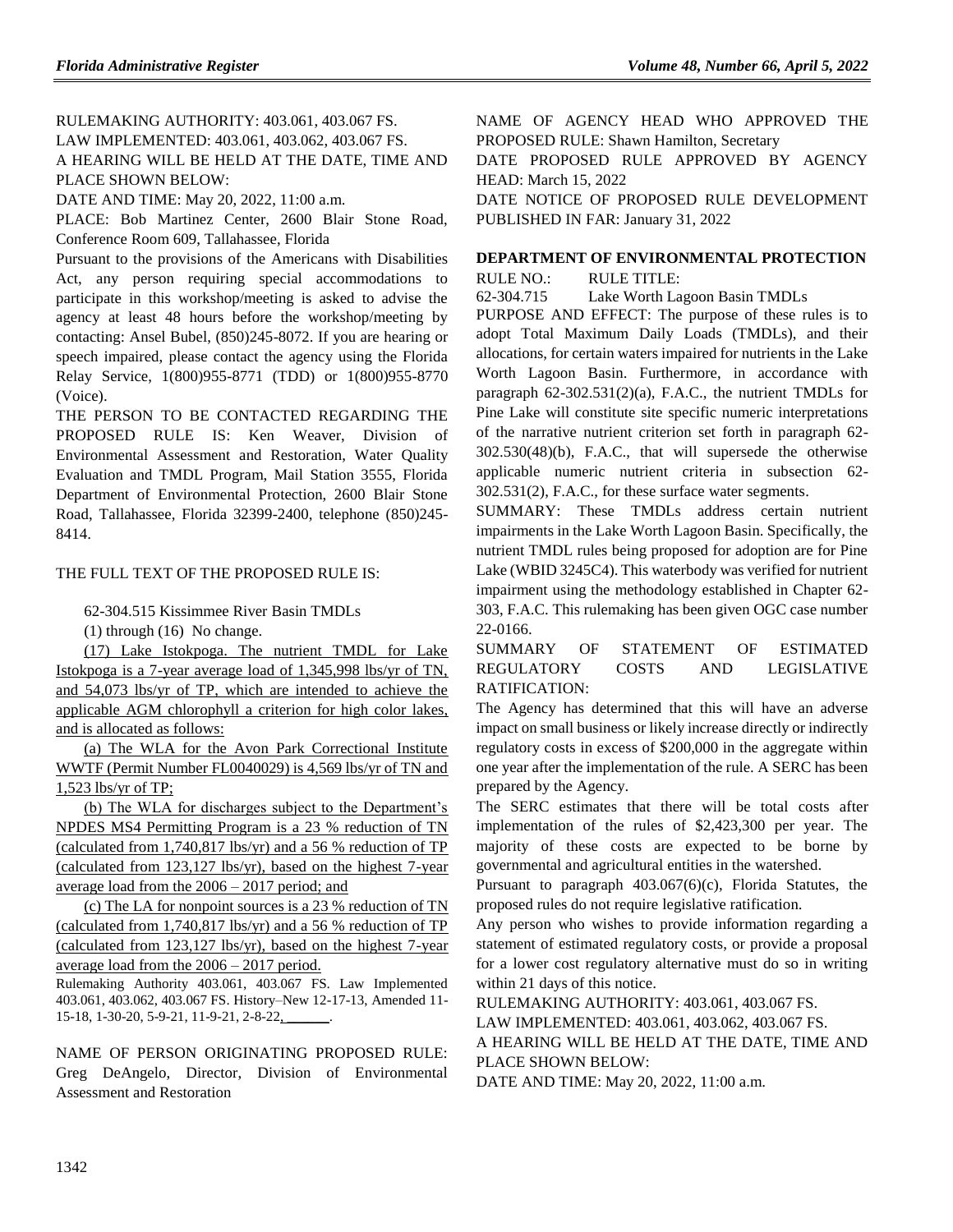PLACE: Bob Martinez Center, 2600 Blair Stone Road, Conference Room 609, Tallahassee, Florida

Pursuant to the provisions of the Americans with Disabilities Act, any person requiring special accommodations to participate in this workshop/meeting is asked to advise the agency at least 48 hours before the workshop/meeting by contacting: Ansel Bubel, (850)245-8072. If you are hearing or speech impaired, please contact the agency using the Florida Relay Service, 1(800)955-8771 (TDD) or 1(800)955-8770 (Voice).

THE PERSON TO BE CONTACTED REGARDING THE PROPOSED RULE IS: Ken Weaver, Division of Environmental Assessment and Restoration, Water Quality Evaluation and TMDL Program, Mail Station 3555, Florida Department of Environmental Protection, 2600 Blair Stone Road, Tallahassee, Florida 32399-2400, telephone (850)245- 8414.

#### THE FULL TEXT OF THE PROPOSED RULE IS:

62-304.715 Lake Worth Lagoon Basin TMDLs

(1) E-1 Canal. The bacteriological TMDL for E-1 Canal is 400 counts/100mL for fecal coliform, and is allocated as follows:

 $(a)(2)$  The WLA for wastewater sources is not applicable;

(b)(3) The WLA for discharges subject to the Department's NPDES MS4 Permitting Program is to address anthropogenic sources in the basin such that in-stream concentration meets the fecal coliform criteria which, based on the measured concentrations from the 2003 to 2008 period, will require a 94% reduction of sources contributing to exceedances of the criteria; and

(c)(4) The LA for nonpoint sources is to address anthropogenic sources in the basin such that in-stream concentration meets the fecal coliform criteria which, based on the measured concentrations from the 2003 to 2008 period, will require a 94% reduction of sources contributing to exceedances of the criteria.

(2) Pine Lake. The nutrient TMDL for Pine Lake is a 3 year average load of 9,749 kg/yr of TN, and 611 kg/yr of TP, which are intended to achieve the applicable AGM chlorophyll a criterion for high color lakes, and is allocated as follows:

(a) The WLA for wastewater sources is not applicable;

(b) The WLA for discharges subject to the Department's NPDES MS4 Permitting Program is a 45 % reduction of TN (calculated from 17,592 kg/yr) and a 44 % reduction of TP (calculated from 1,084 kg/yr), based on the highest 3-year average load from the 2006 – 2014 period; and

(c) The LA for nonpoint sources is a 45 % reduction of TN (calculated from 17,592 kg/yr) and a 44 % reduction of TP (calculated 1,084 kg/yr), based on the highest 3-year average load from the 2006 – 2014 period.

Rulemaking Authority 403.061, 403.067 FS. Law Implemented 403.061, 403.062, 403.067 FS. History–New 5-14-12, Amended 5-9- 21, \_\_\_\_\_\_.

NAME OF PERSON ORIGINATING PROPOSED RULE: Greg DeAngelo, Director, Division of Environmental Assessment and Restoration

NAME OF AGENCY HEAD WHO APPROVED THE PROPOSED RULE: Shawn Hamilton, Secretary

DATE PROPOSED RULE APPROVED BY AGENCY HEAD: March 15, 2022

DATE NOTICE OF PROPOSED RULE DEVELOPMENT PUBLISHED IN FAR: June 2, 2021

# Section III

Notice of Changes, Corrections and Withdrawals

### **[DEPARTMENT OF CHILDREN AND FAMILIES](https://www.flrules.org/gateway/department.asp?id=65)**

**[Substance Abuse Program](https://www.flrules.org/gateway/organization.asp?id=343)**

| RULE NO.:   | RULE TITLE:                              |
|-------------|------------------------------------------|
| 65D-30.0142 | Clinical and Operational Standards for   |
|             | Medication-Assisted Treatment for Opioid |
|             | Use Disorders                            |
|             |                                          |

NOTICE OF CHANGE

Notice is hereby given that the following changes have been made to the proposed rule in accordance with subparagraph 120.54(3)(d)1., F.S., published in Vol. 48 No. 5, January 7, 2022 issue of the Florida Administrative Register.

# **65D-30.0142 Clinical and Operational Standards for Medication-Assisted Treatment for Opioid Use Disorders.**

(1) General Requirements.

(a) through (d) No change.

(e) Minimum Responsibilities of the Physician. Physicians must adhere to best practice standards for an individual receiving methadone medication-assisted treatment. Best practices are evidence-based practices which are subject to scientific evaluation for effectiveness and efficacy. Best practice standards may be established by entities such as the Substance Abuse and Mental Health Services Administration, national trade associations, accrediting organizations recognized by the Department, or comparable authorities in substance use treatment. In addition, the responsibilities of the physician include the following:

1. through 4. No change.

5. The initial assessment for methadone medicationassisted treatment shall be conducted in person. Each subsequent To ensure that an assessment shall be is conducted, either in-person or via telehealth, with each individual at least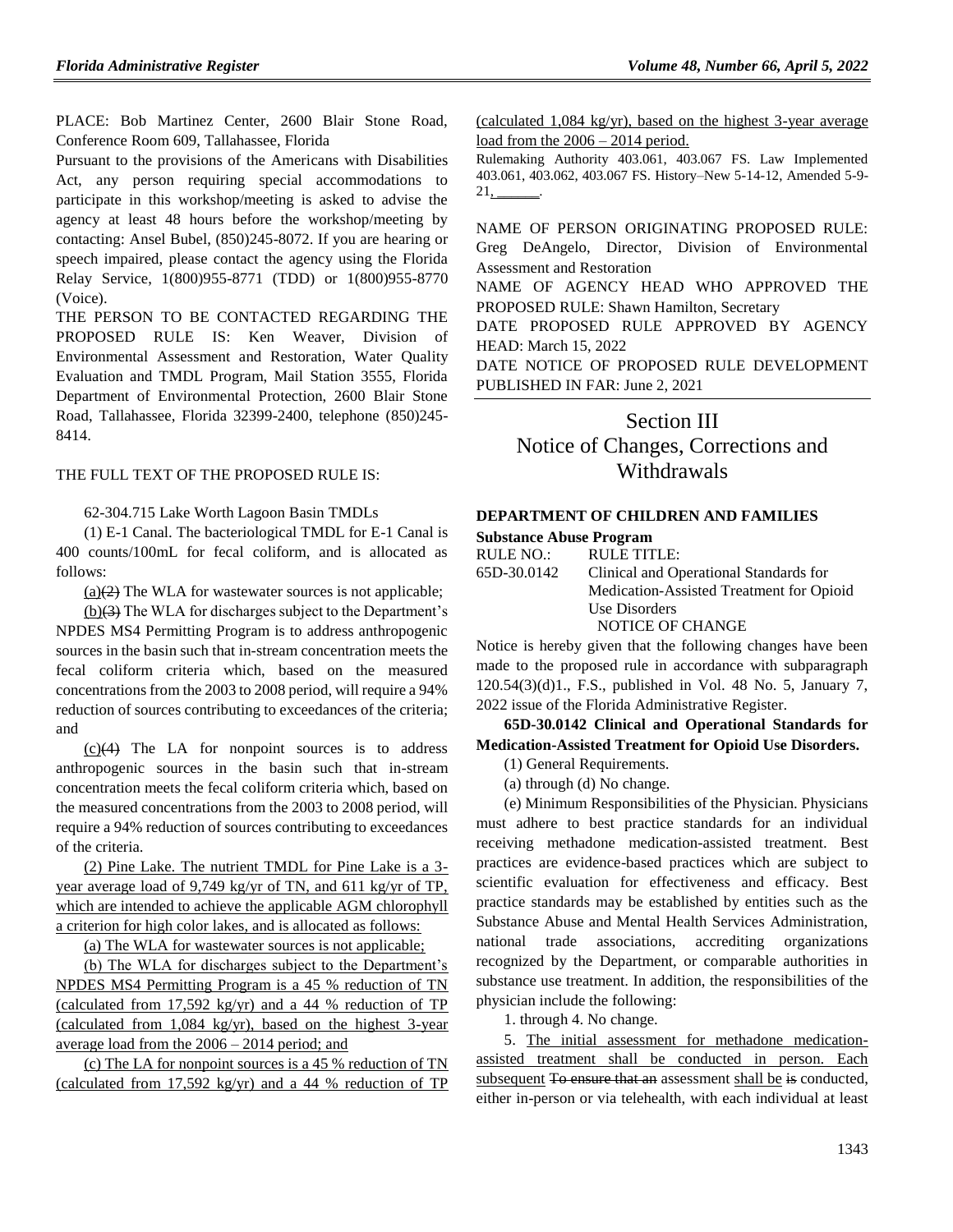annually, including evaluation of the individual's physical/medical status, progress in treatment, and justification for continued maintenance or medical clearance for voluntary withdrawal or a dosage reduction protocol. The initial assessment for methadone medication-assisted treatment shall be conducted face to face. The assessment shall be conducted by a physician or a P.A. or A.P.R.N. under the supervision of a physician. The protocol shall include criteria and the conditions under which the assessment would be conducted more frequently.

(f) through (h) No change.

(2) through (6) No change.

 $\overline{\phantom{a}}$ 

Rulemaking Authority 397.321(5) FS. Law Implemented 397.311(26), 397.321, 397.410, 397.427 FS. History–New 8-10-20. Amended

# Section IV Emergency Rules

## NONE

# Section V Petitions and Dispositions Regarding Rule Variance or Waiver

[DEPARTMENT OF BUSINESS AND PROFESSIONAL](https://www.flrules.org/gateway/department.asp?id=61)  [REGULATION](https://www.flrules.org/gateway/department.asp?id=61)

[Division of Hotels and Restaurants](https://www.flrules.org/gateway/organization.asp?id=249)

RULE NO.: RULE TITLE:

[61C-5.001](https://www.flrules.org/gateway/ruleNo.asp?id=61C-5.001) Safety Standards

NOTICE IS HEREBY GIVEN that on March 29, 2022, the Department of Business and Professional Regulation, Division of Hotels and Restaurants, Bureau of Elevator Safety, received a petition for Third Bayshore Condo Bldg E at 2003 Sunset Dr, Bradenton, FL. Petitioner seeks a temporary variance of the requirements of ASME A17.3, 2015 edition, Section 3.10.12, as adopted by Rule 61C-5.001, Florida Administrative Code that requires a system to monitor and prevent automatic operation of the elevator with faulty door contact circuits, which poses a significant economic/financial hardship. Any interested person may file comments within 14 days of the publication of this notice with Division of Hotels and Restaurants, Bureau of Elevator Safety, 2601 Blair Stone Road, Tallahassee, Florida 32399-1013 (VW2022-027).

A copy of the Petition for Variance or Waiver may be obtained by contacting: Division of Hotels and Restaurants, Bureau of Elevator Safety, 2601 Blair Stone Road, Tallahassee, Florida 32399-1013. dhr.elevators@myfloridalicense.com.

## [DEPARTMENT OF BUSINESS AND PROFESSIONAL](https://www.flrules.org/gateway/department.asp?id=61)  [REGULATION](https://www.flrules.org/gateway/department.asp?id=61)

[Division of Hotels and Restaurants](https://www.flrules.org/gateway/organization.asp?id=249)

RULE NO.: RULE TITLE:

[61C-5.001](https://www.flrules.org/gateway/ruleNo.asp?id=61C-5.001) Safety Standards

NOTICE IS HEREBY GIVEN that on March 29, 2022, the Department of Business and Professional Regulation, Division of Hotels and Restaurants, Bureau of Elevator Safety, received a petition for Third Bayshore Condo K Bldg at 2046 Canal Dr, Bradenton, FL. Petitioner seeks a temporary variance of the requirements of ASME A17.3, 2015 edition, Section 3.10.12, as adopted by Rule 61C-5.001, Florida Administrative Code that requires a system to monitor and prevent automatic operation of the elevator with faulty door contact circuits, which poses a significant economic/financial hardship. Any interested person may file comments within 14 days of the publication of this notice with Division of Hotels and Restaurants, Bureau of Elevator Safety, 2601 Blair Stone Road, Tallahassee, Florida 32399-1013 (VW2022-028).

A copy of the Petition for Variance or Waiver may be obtained by contacting: Division of Hotels and Restaurants, Bureau of Elevator Safety, 2601 Blair Stone Road, Tallahassee, Florida 32399-1013, dhr.elevators@myfloridalicense.com.

[DEPARTMENT OF BUSINESS AND PROFESSIONAL](https://www.flrules.org/gateway/department.asp?id=61)  [REGULATION](https://www.flrules.org/gateway/department.asp?id=61)

[Division of Hotels and Restaurants](https://www.flrules.org/gateway/organization.asp?id=249)

RULE NO.: RULE TITLE:

[61C-5.001](https://www.flrules.org/gateway/ruleNo.asp?id=61C-5.001) Safety Standards

NOTICE IS HEREBY GIVEN that on March 29, 2022, the Department of Business and Professional Regulation, Division of Hotels and Restaurants, Bureau of Elevator Safety, received a petition for Third Bayshore Condo Bldg B at 5841 Palm Ln, Bradenton, FL. Petitioner seeks a temporary variance of the requirements of ASME A17.3, 2015 edition, Section 3.10.12, as adopted by Rule 61C-5.001, Florida Administrative Code that requires a system to monitor and prevent automatic operation of the elevator with faulty door contact circuits, which poses a significant economic/financial hardship. Any interested person may file comments within 14 days of the publication of this notice with Division of Hotels and Restaurants, Bureau of Elevator Safety, 2601 Blair Stone Road, Tallahassee, Florida 32399-1013 (VW2022-029).

A copy of the Petition for Variance or Waiver may be obtained by contacting: Division of Hotels and Restaurants, Bureau of Elevator Safety, 2601 Blair Stone Road, Tallahassee, Florida 32399-1013, dhr.elevators@myfloridalicense.com.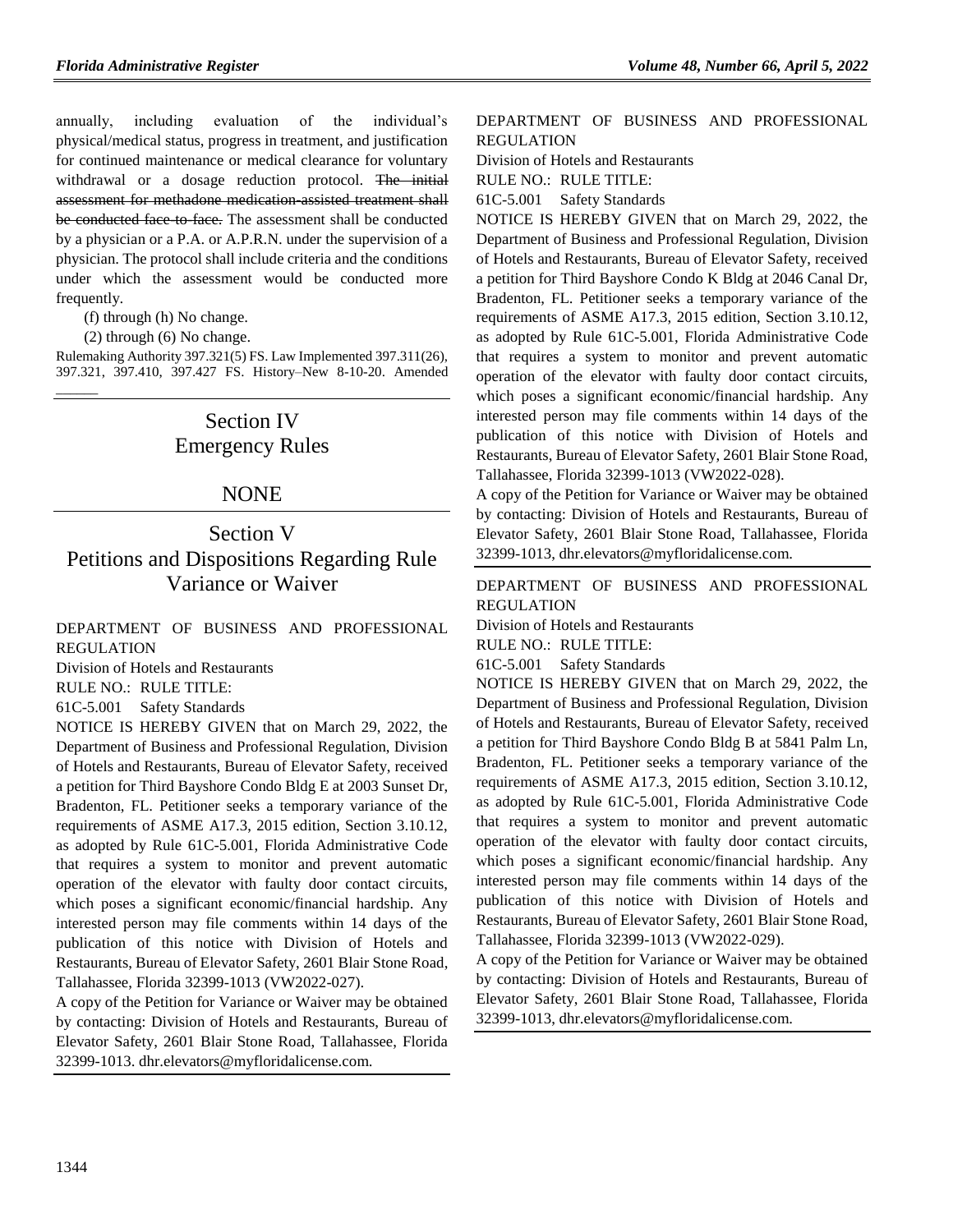[DEPARTMENT OF BUSINESS AND PROFESSIONAL](https://www.flrules.org/gateway/department.asp?id=61)  [REGULATION](https://www.flrules.org/gateway/department.asp?id=61)

[Division of Hotels and Restaurants](https://www.flrules.org/gateway/organization.asp?id=249)

RULE NO.: RULE TITLE:

[61C-5.001](https://www.flrules.org/gateway/ruleNo.asp?id=61C-5.001) Safety Standards

NOTICE IS HEREBY GIVEN that on March 29, 2022, the Department of Business and Professional Regulation, Division of Hotels and Restaurants, Bureau of Elevator Safety, received a petition for Third Bayshore Condo Bldg N at 2003 Canal Dr, Bradenton, FL. Petitioner seeks a temporary variance of the requirements of ASME A17.3, 2015 edition, Section 3.10.12, as adopted by Rule 61C-5.001, Florida Administrative Code that requires a system to monitor and prevent automatic operation of the elevator with faulty door contact circuits, which poses a significant economic/financial hardship. Any interested person may file comments within 14 days of the publication of this notice with Division of Hotels and Restaurants, Bureau of Elevator Safety, 2601 Blair Stone Road, Tallahassee, Florida 32399-1013 (VW2022-030).

A copy of the Petition for Variance or Waiver may be obtained by contacting: Division of Hotels and Restaurants, Bureau of Elevator Safety, 2601 Blair Stone Road, Tallahassee, Florida 32399-1013, dhr.elevators@myfloridalicense.com.

[DEPARTMENT OF BUSINESS AND PROFESSIONAL](https://www.flrules.org/gateway/department.asp?id=61)  [REGULATION](https://www.flrules.org/gateway/department.asp?id=61)

Division of [Hotels and Restaurants](https://www.flrules.org/gateway/organization.asp?id=249)

RULE NO.: RULE TITLE:

[61C-5.001](https://www.flrules.org/gateway/ruleNo.asp?id=61C-5.001) Safety Standards

NOTICE IS HEREBY GIVEN that on March 29, 2022, the Department of Business and Professional Regulation, Division of Hotels and Restaurants, Bureau of Elevator Safety, received a petition for Third Bayshore Condo Bldg L at 2045 Canal Dr, Bradenton, FL. Petitioner seeks a temporary variance of the requirements of ASME A17.3, 2015 edition, Section 3.10.12, as adopted by Rule 61C-5.001, Florida Administrative Code that requires a system to monitor and prevent automatic operation of the elevator with faulty door contact circuits, which poses a significant economic/financial hardship. Any interested person may file comments within 14 days of the publication of this notice with Division of Hotels and Restaurants, Bureau of Elevator Safety, 2601 Blair Stone Road, Tallahassee, Florida 32399-1013 (VW2022-031).

A copy of the Petition for Variance or Waiver may be obtained by contacting: Division of Hotels and Restaurants, Bureau of Elevator Safety, 2601 Blair Stone Road, Tallahassee, Florida 32399-1013. dhr.elevators@myfloridalicense.com.

[DEPARTMENT OF BUSINESS AND PROFESSIONAL](https://www.flrules.org/gateway/department.asp?id=61)  [REGULATION](https://www.flrules.org/gateway/department.asp?id=61) [Division of Hotels and Restaurants](https://www.flrules.org/gateway/organization.asp?id=249) RULE NO.: RULE TITLE:

[61C-5.001](https://www.flrules.org/gateway/ruleNo.asp?id=61C-5.001) Safety Standards

NOTICE IS HEREBY GIVEN that on March 29, 2022, the Department of Business and Professional Regulation, Division of Hotels and Restaurants, Bureau of Elevator Safety, received a petition for Third Bayshore Condo Bldg M at 2004 Canal Dr, Bradenton, FL. Petitioner seeks a temporary variance of the requirements of ASME A17.3, 2015 edition, Section 3.10.12, as adopted by Rule 61C-5.001, Florida Administrative Code that requires a system to monitor and prevent automatic operation of the elevator with faulty door contact circuits, which poses a significant economic/financial hardship. Any interested person may file comments within 14 days of the publication of this notice with Division of Hotels and Restaurants, Bureau of Elevator Safety, 2601 Blair Stone Road, Tallahassee, Florida 32399-1013 (VW2022-032).

A copy of the Petition for Variance or Waiver may be obtained by contacting: Division of Hotels and Restaurants, Bureau of Elevator Safety, 2601 Blair Stone Road, Tallahassee, Florida 32399-1013, dhr.elevators@myfloridalicense.com.

[DEPARTMENT OF BUSINESS AND PROFESSIONAL](https://www.flrules.org/gateway/department.asp?id=61)  [REGULATION](https://www.flrules.org/gateway/department.asp?id=61)

[Division of Hotels and Restaurants](https://www.flrules.org/gateway/organization.asp?id=249)

RULE NO.: RULE TITLE:

[61C-5.001](https://www.flrules.org/gateway/ruleNo.asp?id=61C-5.001) Safety Standards

NOTICE IS HEREBY GIVEN that on March 30, 2022, the Department of Business and Professional Regulation, Division of Hotels and Restaurants, Bureau of Elevator Safety, received a petition for Galleria of Downtown at 110 S Second Street, Fort Pierce, FL. Petitioner seeks a variance of the requirements of ASME A18.1, 2017 edition, Section 2.7.1, as adopted by Rule 61C-5.001, Florida Administrative Code that requires the travel of lifts to not exceed 168 inches, which poses a significant hardship. Any interested person may file comments within 14 days of the publication of this notice with Division of Hotels and Restaurants, Bureau of Elevator Safety, 2601 Blair Stone Road, Tallahassee, Florida 32399-1013 (VW2022-033).

A copy of the Petition for Variance or Waiver may be obtained by contacting: Division of Hotels and Restaurants, Bureau of Elevator Safety, 2601 Blair Stone Road, Tallahassee, Florida 32399-1013, dhr.elevators@myfloridalicense.com.

[DEPARTMENT OF BUSINESS AND PROFESSIONAL](https://www.flrules.org/gateway/department.asp?id=61)  [REGULATION](https://www.flrules.org/gateway/department.asp?id=61)

[Division of Hotels and Restaurants](https://www.flrules.org/gateway/organization.asp?id=249)

RULE NO.: RULE TITLE:

[61C-5.001](https://www.flrules.org/gateway/ruleNo.asp?id=61C-5.001) Safety Standards

The Department of Business and Professional Regulation, Division of Hotels and Restaurants, Bureau of Elevator Safety hereby gives notice: On April 1, 2022, the Division issued an order. The Final Order was in response to a Petition for a Variance from Vonderburg Properties Inc., filed March 15,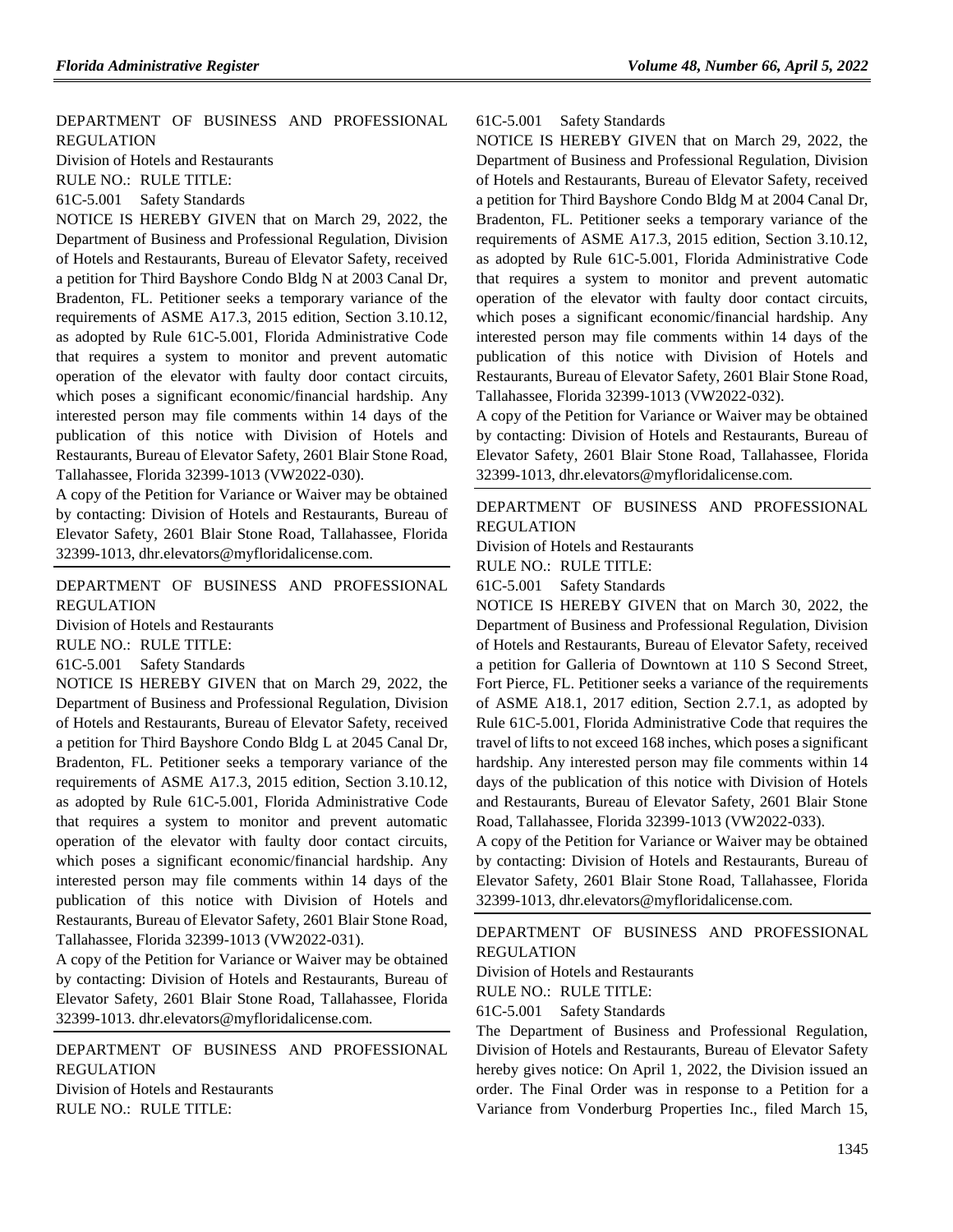2022, and advertised on March 21, 2022, in Vol. 48, No. 55, of the Florida Administrative Register. No comments were received in response to the petition. The Final Order on the Petition for Variance denies the Petitioner a variance from Rules 2.7.4, 2.8.5.1, 2.8.5.2, and 2.8.5.3, ASME A17.1, 2013 edition, as adopted by Rule 61C-5.001 Florida Administrative Code that requires a clear headroom of no less than 84 inches in the elevator machine room or below suspended air conditioning equipment, air conditioning equipment to not be located directly above elevator equipment, and the provision of means to collect and drain condensation water from these spaces with such drains not located directly above elevator equipment, because the Petitioner has not demonstrated that the purpose of the underlying statute has been met and that the Petitioner would suffer a substantial hardship if required to comply with this rule (VW2022-024).

A copy of the Order or additional information may be obtained by contacting: Division of Hotels and Restaurants, Bureau of Elevator Safety, 2601 Blair Stone Road, Tallahassee, Florida 32399-1013, dhr.elevators@myfloridalicense.com.

# Section VI Notice of Meetings, Workshops and Public **Hearings**

### [DEPARTMENT OF STATE](https://www.flrules.org/gateway/department.asp?id=1)

[Division of Administrative Services](https://www.flrules.org/gateway/organization.asp?id=1420)

The Department of State announces a public meeting to which all persons are invited.

DATE AND TIME: April 22, 2022, 3:00 p.m. ET

PLACE: R.A. Gray Building, 500 S. Bronough Street, Room #428, Tallahassee, FL 32399

GENERAL SUBJECT MATTER TO BE CONSIDERED: In accordance with Section 120.525, Florida Statutes, a proposal is hereby noticed for the following Invitation to Bid Number: DOS-RFP-21/22-033, titled DLIS R.A. Gray Building Space Utilization Study. The Department reserves the right to issue amendments, addenda, and changes to the timeline and specifically to the meeting notice listed above. The Department will post notice of any changes or additional meetings within the Vendor Bid System (VBS) in accordance with subsection 287.042(3), Florida Statutes, and need not re-advertise notice in the Florida Administrative Register. Access the VBS at: http://vbs.dms.state.fl.us/vbs/main\_menu.

A copy of the agenda may be obtained by contacting: Purchasing@dos.myflorida.com.

Pursuant to the provisions of the Americans with Disabilities Act, any person requiring special accommodations to participate in this workshop/meeting is asked to advise the agency at least 48 hours before the workshop/meeting by

contacting: Purchasing@dos.myflorida.com. If you are hearing or speech impaired, please contact the agency using the Florida Relay Service, 1(800)955-8771 (TDD) or 1(800)955-8770 (Voice).

For more information, you may contact: Reflacher Maddox, (850)245-6595 or Purchasing@dos.myflorida.com.

## [DEPARTMENT OF STATE](https://www.flrules.org/gateway/department.asp?id=1)

[Division of Administrative Services](https://www.flrules.org/gateway/organization.asp?id=1420)

The Department of State announces a public meeting to which all persons are invited.

DATE AND TIME: May 5, 2022, 3:00 p.m. ET

PLACE: R.A. Gray Building, 500 S. Bronough Street, Room #428, Tallahassee, FL 32399

GENERAL SUBJECT MATTER TO BE CONSIDERED: In accordance with Section 120.525, Florida Statutes, a proposal is hereby noticed for the following Invitation to Bid Number: DOS-ITB-21/22-029, titled Janitorial Services. Department reserves the right to issue amendments, addenda, and changes to the timeline and specifically to the meeting notice listed above. The Department will post notice of any changes or additional meetings within the Vendor Bid System (VBS) in accordance with subsection 287.042(3), Florida Statutes, and need not re-advertise notice in the Florida Administrative Register. Access the VBS at: http://vbs.dms.state.fl.us/vbs/main\_menu.

A copy of the agenda may be obtained by contacting: Reflacher Maddox, (850)245-6595 or Purchasing@dos.myflorida.com.

Pursuant to the provisions of the Americans with Disabilities Act, any person requiring special accommodations to participate in this workshop/meeting is asked to advise the agency at least 48 days before the workshop/meeting by contacting: Reflacher Maddox, (850)245-6595 or Purchasing@dos.myflorida.com. If you are hearing or speech impaired, please contact the agency using the Florida Relay Service, 1(800)955-8771 (TDD) or 1(800)955-8770 (Voice).

#### [DEPARTMENT OF EDUCATION](https://www.flrules.org/gateway/department.asp?id=6)

[Division of Florida Colleges](https://www.flrules.org/gateway/organization.asp?id=212)

The Florida State College at Jacksonville District Board of Trustees announce the following meetings, which are open to the public.

DATE: Tuesday, April 12, 2022

PLACE: FSCJ Advanced Technology Center (ATC), 401 West State St., Jacksonville, FL 32202

FINANCE & AUDIT COMMITTEE QUARTERLY MEETING: 10:45 a.m. – 11:45 a.m.

PLACE: ATC, Room T-116

GENERAL SUBJECT MATTER(S) TO BE CONSIDERED: Financial matters of the College

BOARD WORKSHOP: 12:00 Noon – 1:00 p.m.

PLACE: ATC, Room T-140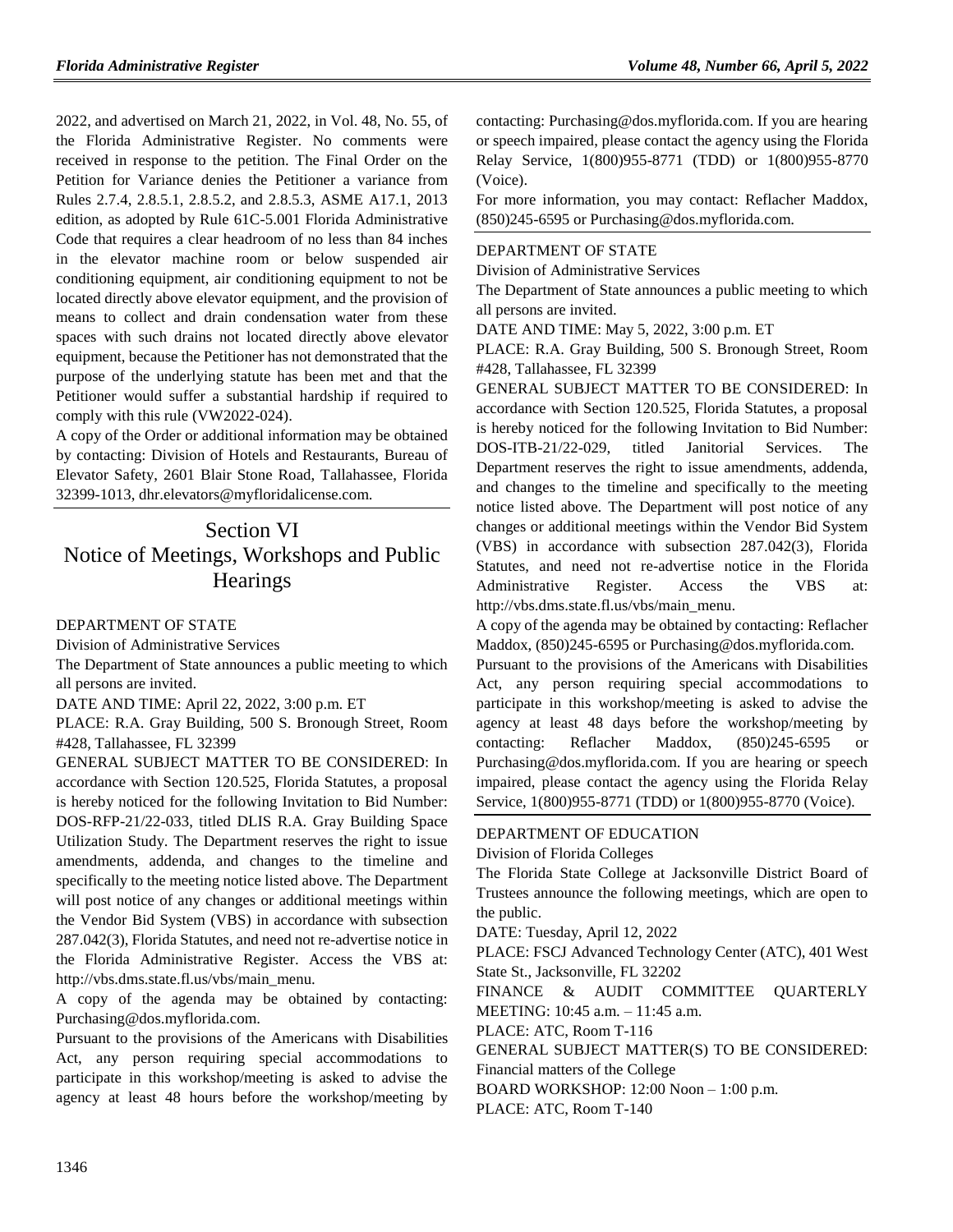GENERAL SUBJECT MATTER(S) TO BE CONSIDERED: 1) FSCJ Archives Project and 2) Legislative Update REGULAR MEETING:

TIME: 1:00 p.m. – 2:30 p.m.

PLACE: ATC, Rooms T-140 & 141

GENERAL SUBJECT MATTER(S) TO BE CONSIDERED: Regular meeting

Agenda copies may be obtained by contacting: Kimberli Sodek, Office of the College President (OCP) Administration Support Manager at [Kim.Sodek@fscj.edu.](mailto:Kim.Sodek@fscj.edu) Copies of the agenda for the meetings will be available for inspection beginning Tuesday, April 5, 2022, and copies will be provided upon written request and the payment of approved duplicating charges. Any person requesting to address agenda items at the Board of Trustees regular meeting will be provided an opportunity to do so by appearing before the Board\* at the meeting. If any person decides to appeal any decision made by the Board with respect to any matter considered at the regular meeting, he/she will need to ensure that a verbatim record of the proceeding is made, which record includes the testimony and evidence from which the appeal is to be issued.

Pursuant to the provisions of the Americans with Disabilities Act, any person requiring special accommodations to attend the meetings is asked to advise the agency at least 24 hours before the meetings by contacting: The OCP Administration Support Manager Kimberli Sodek at (904)632-3205 or [Kim.Sodek@fscj.edu.](mailto:Kim.Sodek@fscj.edu) If you are hearing or speech impaired, please contact the agency using the Florida Relay Service, 1(800)955-8771 (TDD) or 1(800)955-8770 (Voice).

Florida State College at Jacksonville does not discriminate against any person on the basis of race, disability, color, ethnicity, national origin, religion, gender, age, sex, sexual orientation/expression, marital status, veteran status, pregnancy or genetic information in its programs, activities and employment. For more information, visit FSCJ's Equal Access/Equal Opportunity page.

For more information, you may contact: Kimberli Sodek, OCP Administration Support Manager at (904)632-3205 or [Kim.Sodek@fscj.edu.](mailto:Kim.Sodek@fscj.edu)

Please refer to the FSCJ DBOT webpage for procedures/information regarding appearing before the Board as to "Public Comments." The FSCJ DBOT webpage is located within the College's website at: [www.fscj.edu/dbot.](http://www.fscj.edu/dbot)

### [DEPARTMENT OF TRANSPORTATION](https://www.flrules.org/gateway/department.asp?id=14)

The Florida Department of Transportation (FDOT), Florida's Turnpike Enterprise (FTE), announces a public meeting to which all persons are invited.

DATES AND TIMES: Virtual: April 18, 2022, 5:30 (Options 1 and 2)

In-Person: April 19, 2022 (Option 3), 5:30 p.m. – 7:30 p.m.

PLACE: Option 1: Virtual/online via a computer, tablet, or smartphone

Option 2: By telephone in listen-only mode

Option 3: In-person at the St. Cloud Community Center, 3101 17th Street, St. Cloud, FL 34769

GENERAL SUBJECT MATTER TO BE CONSIDERED: Financial Project Identification Number 441224-6

Project Description: Kissimmee Park Road TSM&O (Transportation Systems Management and Operations) Interim Improvements in Osceola County, Florida

The Florida Department of Transportation, Florida's Turnpike Enterprise will hold an Access Change Design Public Information Meeting for the Kissimmee Park Road TSM&O (Transportation Systems Management and Operations) Interim Improvements project. This meeting will give interested persons an opportunity to review the interim modifications being considered, ask questions, and provide comments concerning the conceptual design and potential social, economic, and environmental effects of the proposed improvements.

The proposed interim improvements include modifying the existing Florida Turnpike southbound off-ramp to Kissimmee Park Road and closing the median opening from eastbound Kissimmee Park Road traffic to the northbound Turnpike onramp. A dedicated U-turn and corresponding traffic signal on Old Canoe Creek Road at the St. Cloud Fire Station will be added.

Displays that illustrate the proposed improvements will be available at the meeting, along with informational videos. All meeting materials will be available for review the day of the virtual meeting on the project website, www.TurnpikeKPRoad.com.

The Department will provide several options to participate in the public meeting. You may participate virtually/online via a computer, tablet, smartphone, or by telephone in listen-only mode on April 18, 2022, 5:30 p.m. Virtual/online and telephone attendees will participate in the same live virtual Public Information Meeting. Alternatively, you may participate inperson on April 19, 2022, 5:30 p.m. – 7:30 p.m. at the St. Cloud Community Center, 3101 17th Street, St. Cloud, FL 34769.

Visit the project website, www.TurnpikeKPRoad.com to register for the Public Information Meeting and to select your participation option. \*\*Please note that registration works best in the Google Chrome, Microsoft Edge, or Firefox web browser. \*\* Once registered, you will receive a confirmation email that includes instructions on how to join the public meeting online. To join the open house in listen-only mode, call (562)247-8422 and enter access code 336-894-825.

For assistance registering for the Public Information Meeting, or for additional information, please contact Snehal Ambare, Project Manager at (407)264-3414 or by email at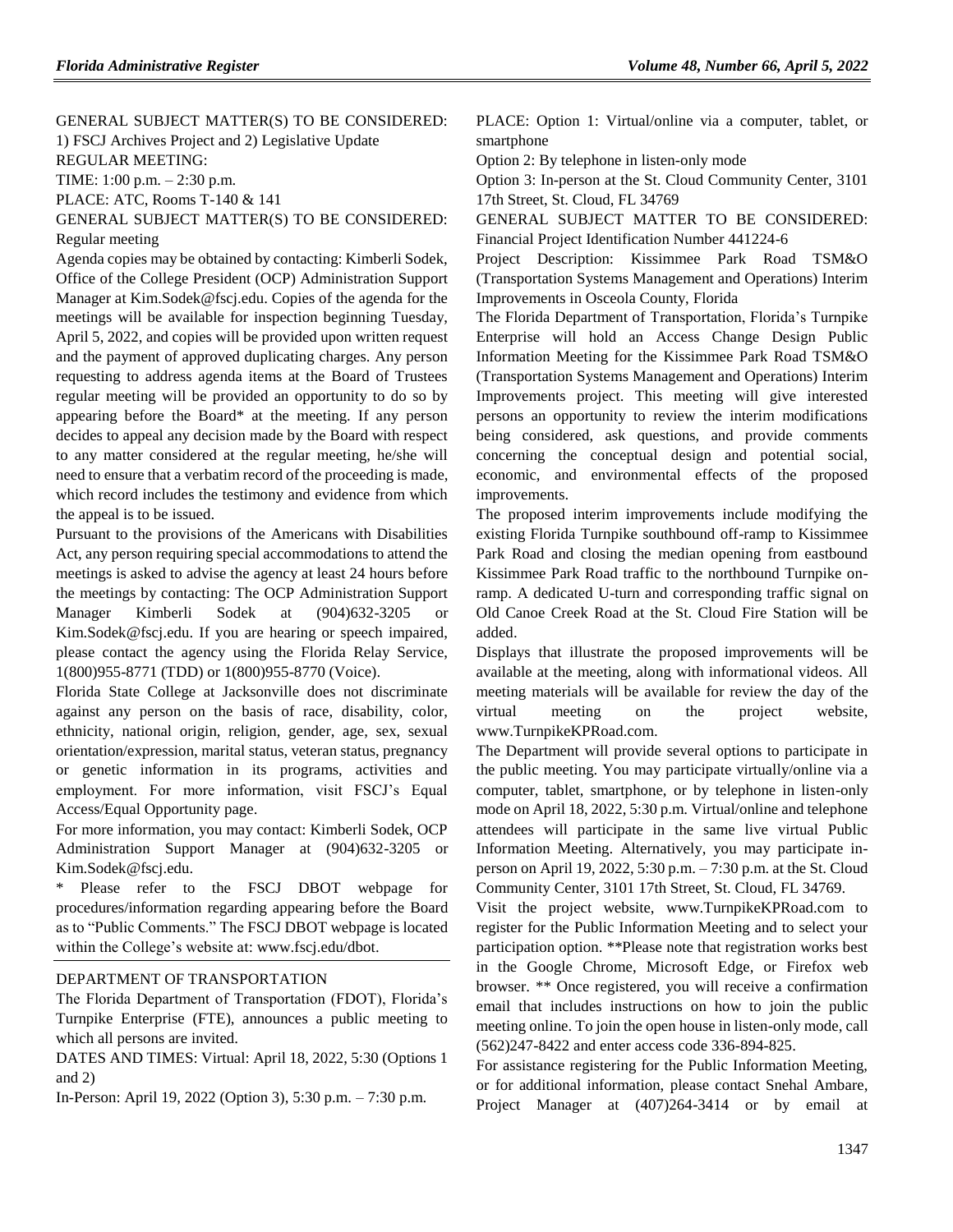Snehal.Ambare@dot.state.fl.us. Persons wishing to submit questions or comments may do so at the meeting or may contact the Project Manager. All comments received postmarked no later than April 29, 2022 will be included in the records for the Public Information Meeting.

A copy of the agenda may be obtained by contacting: Snehal Ambare, Project Manager. Public participation is solicited without regard to race, color, national origin, age, sex, religion, disability, or family status.

Pursuant to the provisions of the Americans with Disabilities Act, any person requiring special accommodations to participate in this workshop/meeting is asked to advise the agency at least seven (7) days before the workshop/meeting by contacting: Snehal Ambare, Project Manager, at (407)264-3414 or by email at Snehal.Ambare@dot.state.fl.us. If any person requires translation services (free of charge), please also advise the Project Manager at least seven (7) days before the meeting or hearing. If you are hearing or speech impaired, please contact the agency using the Florida Relay Service, 1(800)955-8771 (TDD) or 1(800)955-8770 (Voice).

For more information, you may contact: Snehal Ambare, Project Manager, at (407)264-3414 or by email at Snehal.Ambare@dot.state.fl.us.

## DEPARTMENT [OF TRANSPORTATION](https://www.flrules.org/gateway/department.asp?id=14)

The Florida Department of Transportation, District 2 announces a hearing to which all persons are invited.

DATE AND TIMES: April 12, 2022, Open House, 4:30 p.m.; Presentation & Public Comment Period, 6:30 p.m.

PLACE: World Golf Village, 500 South Legacy Trail, St. Augustine, FL 32092

Virtual: Join Virtually from a computer, tablet by going to https://attendee.gotowebinar.com/register/8975195091558994 955 or www.nflroads.com/vph Or by Phone: (914)641-3221 Audio Access Code 176-432-233

GENERAL SUBJECT MATTER TO BE CONSIDERED: The Florida Department of Transportation (FDOT) District 2 invites you to the I-95 (SR 9) Subsequent Hybrid Public Hearing to discuss the proposed improvements to I-95 from International Golf Parkway to I-295 in Duval and St. Johns Counties, Florida. The environmental review, consultation, and other actions required by applicable federal environmental laws for this project are being, or have been, carried-out by FDOT pursuant to 23 U.S.C. § 327 and a Memorandum of Understanding dated December 14, 2016, and executed by FHWA and FDOT.

The Department is offering two ways to participate in the hearing. Interested persons may join the virtual public hearing (VPH) at www.nflroads.com/vph from a computer, tablet or phone. Or, they may participate in person by going to the World Golf Village, 500 South Legacy Trail, St. Augustine, FL 32092. A VPH is a free live presentation or webinar over the internet.

Since the March 2016 Public Hearing, FDOT has decided to convert the Express Lanes (toll lanes) on I-95 to General Use Lanes (non-toll lanes) which will result in less right-of-way to construct, minimize impacts to the environment and provide construction cost savings. Additional interchange improvements are proposed at First Coast Expressway (SR 23), SR 9B, Old St. Augustine Road and I-295. The Subsequent Public Hearing provides an opportunity for the public to express their opinions and concerns regarding the conceptual design changes; and social, economic and environmental effects of the proposed project.

As of March 22, 2022, draft project documents will be available for your review during normal business hours at the Bartram Trail Branch Library located at 60 Davis Pong Boulevard, Fruit Cove, FL 32259 and the FDOT Urban Office, 2198 Edison Avenue, Jacksonville, FL 32204. Draft project documents and other information are available for your review on the project website at www.nflroad.com/I-95.

Persons who wish to submit written statements may do so at the hearing or the project website or send them to the address below no later than April 22, 2022, to be documented as part of the public hearing transcript.

A copy of the agenda may be obtained by contacting: Michael Brock, P.E., Florida Department of Transportation District 2, 1109 S. Marion Avenue, Lake City, Florida 32025-5874. Email: michael.brock@dot.state.fl.us, Phone: (386)961-7707 or 1(800)749-2967, extension 7707.

Pursuant to the provisions of the Americans with Disabilities Act, any person requiring special accommodations to participate in this workshop/meeting is asked to advise the agency at least 7 days before the workshop/meeting by contacting: Michael Brock, P.E., Florida Department of Transportation District 2, 1109 S. Marion Avenue, Lake City, Florida 32025-5874. Email: michael.brock@dot.state.fl.us, Phone: (386)961-7707 or 1(800)749-2967, extension 7707. If you are hearing or speech impaired, please contact the agency using the Florida Relay Service, 1(800)955-8771 (TDD) or 1(800)955-8770 (Voice).

## [REGIONAL PLANNING COUNCILS](https://www.flrules.org/gateway/department.asp?id=29)

[West Florida Regional Planning Council](https://www.flrules.org/gateway/organization.asp?id=57)

The Emerald Coast Local Emergency Planning Committee (LEPC) Planning Subcommittee announces a public meeting to which all persons are invited.

DATE AND TIME: Tuesday, April 12, 2022, 1:30 p.m. PLACE: Virtual

GENERAL SUBJECT MATTER TO BE CONSIDERED: The Emerald Coast Local Emergency Planning Committee (LEPC) Planning Subcommittee will hold a public meeting on Tuesday, April 12, 2022, 1:30 p.m.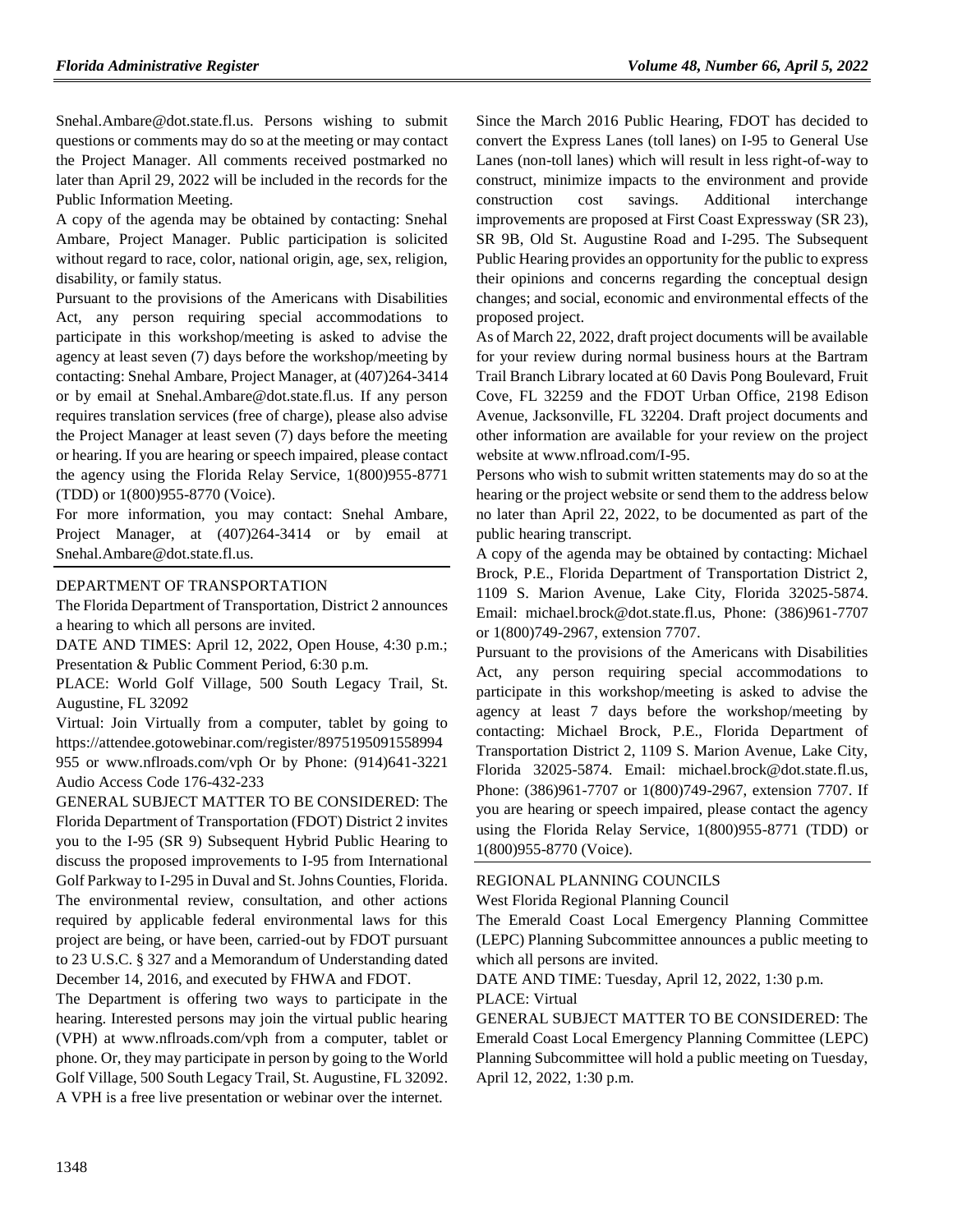The meeting will be held virtually, please find the virtual meeting details below: https://meet.goto.com/439629749

or by phone: United States: (224)501-3412, Access Code: 439- 629-749

View the agenda and learn more about the Emerald Coast LEPC by visiting: www.ecrc.org/LEPCMeetings.

The Emerald Coast Local Emergency Planning Committee is staffed by the Emerald Coast Regional Council, a regional entity providing professional technical assistance, planning, coordinating, and advisory services to local governments, state and federal agencies, and the public to preserve and enhance the quality of life in northwest Florida.

A copy of the agenda may be obtained by contacting: Debbie Thayer, Program Coordinator, at debbie.thayer@ecrc.org, or (850)332-7976 ext. 225.

Pursuant to the provisions of the Americans with Disabilities Act, any person requiring special accommodations to participate in this workshop/meeting is asked to advise the agency at least 48 hours before the workshop/meeting by contacting: Public Involvement at publicinvolvement@ecrc.org. If you are hearing or speech impaired, please contact the agency using the Florida Relay Service, 1(800)955-8771 (TDD) or 1(800)955-8770 (Voice).

#### [REGIONAL PLANNING COUNCILS](https://www.flrules.org/gateway/department.asp?id=29)

[West Florida Regional Planning Council](https://www.flrules.org/gateway/organization.asp?id=57)

The Esca-Rosa Regional Traffic Management Center Technical Committee announces a public meeting to which all persons are invited.

DATE AND TIME: Tuesday, April 12, 2022, 1:00 p.m. PLACE: Virtual

GENERAL SUBJECT MATTER TO BE CONSIDERED: The Esca-Rosa Regional Traffic Management Center (RTMC) Technical Committee will hold a public meeting on Tuesday, April 12, 2022, 1:00 p.m., to which all interested persons are invited.

The committee is comprised of representatives from the five local agencies, the Emerald Coast Regional Council, and the Florida Department of Transportation. The purpose for the committee is to serve as the technical advisors in the preparation of the Scope of Services for architecture/technical/civil design for the RTMC and to participate as technical evaluators during the consultant selection process.

Members of the community wishing to participate can tune in via telephone. Call in (audio only): United States: (321)253- 2944, One Touch Telephone: +1 321-253-2944,,424125890#, Phone Conference ID: 424 125 890#

A copy of the agenda may be obtained by contacting: Jill Nobles, jill.nobles@ecrc.org.

Pursuant to the provisions of the Americans with Disabilities Act, any person requiring special accommodations to

participate in this workshop/meeting is asked to advise the agency at least 48 hours before the workshop/meeting by contacting: Public Involvement at publicinvolvement@ecrc.org. If you are hearing or speech impaired, please contact the agency using the Florida Relay Service, 1(800)955-8771 (TDD) or 1(800)955-8770 (Voice).

### [WATER MANAGEMENT DISTRICTS](https://www.flrules.org/gateway/department.asp?id=40)

[Northwest Florida Water Management District](https://www.flrules.org/gateway/organization.asp?id=120)

The Northwest Florida Water Management District announces a public meeting to which all persons are invited.

DATE AND TIMES: April 14, 2022, 1:00 p.m., ET Governing Board Meeting; 1:05 p.m., ET Public Hearing on Consideration of Regulatory Matters

PLACE: 81 Water Management Drive, Havana, Florida 32333 GENERAL SUBJECT MATTER TO BE CONSIDERED: District business. Commitment of Fund Balances for Fiscal Year ending September 30, 2021, as required by the Governmental Accounting Standards Board (GASB) Statement No. 54.

NOTE: One or more Governing Board members may attend and participate in the meetings by means of communications media technology.

A copy of the agenda may be obtained by contacting: Savannah Shell, (850)539-5999 or online at

http://www.nwfwater.com/About/Governing-Board/Board-

Meetings-Agendas.

Pursuant to the provisions of the Americans with Disabilities Act, any person requiring special accommodations to participate in this workshop/meeting is asked to advise the agency at least 72 hours before the workshop/meeting by contacting: Savannah Shell, (850)539-5999. If you are hearing or speech impaired, please contact the agency using the Florida Relay Service, 1(800)955-8771 (TDD) or 1(800)955-8770 (Voice).

If any person decides to appeal any decision made by the Board with respect to any matter considered at this meeting or hearing, he/she will need to ensure that a verbatim record of the proceeding is made, which record includes the testimony and evidence from which the appeal is to be issued.

#### [DEPARTMENT OF ENVIRONMENTAL PROTECTION](https://www.flrules.org/gateway/department.asp?id=62)

The Florida Department of Environmental Protection, Office of Resilience and Coastal Protection's Coral Reef Conservation Program and the University of Florida announces a public meeting to which all persons are invited.

DATES AND TIMES: Tuesday, April 12, 2022, 6:00 p.m. – 8:00 p.m.; Thursday, April 14, 2022, 6:00 p.m. – 8:00 p.m.

PLACE: This is an online event; registration is free through Eventbrite: https://www.eventbrite.com/e/dep-coral-reef-progstakeholder-engagement-project-committee-meeting-tickets-296256660647.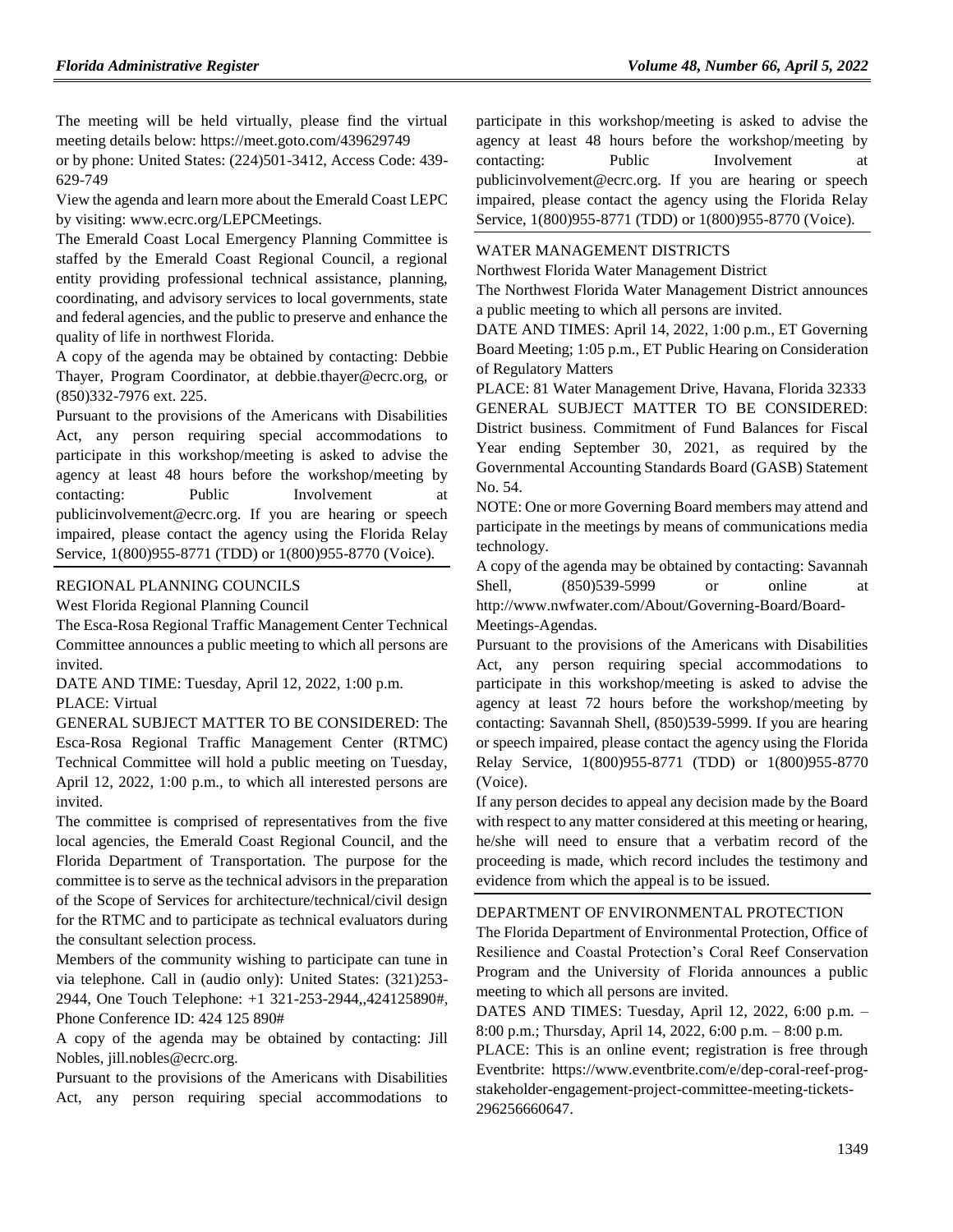GENERAL SUBJECT MATTER TO BE CONSIDERED:

DEP's Coral Reef Conservation Program is supporting a Southeast Florida Coral Reef Initiative (SEFCRI) stakeholder engagement project. Selected participants, or committee members, will represent various fisheries-related stakeholder groups to harness the capacity of the fishing community (fishing stakeholders and industry) to advance conservation of the Kristin Jacobs Coral Reef Ecosystem Conservation Area (Coral ECA). This capacity includes knowledge/experience, outreach/advocacy, and standing and commitment to achieving conservation outcomes for resources and the coral reef ecosystem. During this twelfth committee meeting, facilitators will lead discussions with committee members regarding the following:

• Review emerging recommendations

A copy of the agenda may be obtained by contacting: Katie Lizza by email: Kaitlyn.Lizza@floridadep.gov, or phone (561)681-6630.

Pursuant to the provisions of the Americans with Disabilities Act, any person requiring special accommodations to participate in this workshop/meeting is asked to advise the agency at least 48 hours before the workshop/meeting by contacting: Katie Lizza at Kaitlyn.Lizza@floridadep.gov. If you are hearing or speech impaired, please contact the agency using the Florida Relay Service, 1(800)955-8771 (TDD) or 1(800)955-8770 (Voice).

[DEPARTMENT OF ENVIRONMENTAL PROTECTION](https://www.flrules.org/gateway/department.asp?id=62)

[Division of Recreation and Parks](https://www.flrules.org/gateway/organization.asp?id=290)

The Florida Department of Environmental Protection, Division of Recreation and Parks, announces a public meeting to which all persons are invited.

DATE AND TIME: Monday, April 18, 2022, 4:30 p.m. – 7:00 p.m. CT

PLACE: Visitor Center at Blackwater Heritage State Trail, 5533 Alabama Street, Milton, FL 32570

GENERAL SUBJECT MATTER TO BE CONSIDERED: Meeting of advisory group members to discuss, and an opportunity for the public to provide input and comment on, the proposed ten-year management plan update for Yellow River Marsh Preserve State Park.

A copy of the agenda may be obtained by contacting: Marshall Shaw, Park Manager, Yellow River Marsh Preserve State Park, Dickerson City Road at Garcon, Point Rd (CR-191), Milton, FL 32583, by email at Marshall.A.Shaw@floridadep.gov or by phone at (850)983-5363.

Pursuant to the provisions of the Americans with Disabilities Act, any person requiring special accommodations to participate in this workshop/meeting is asked to advise the agency at least 48 hours before the workshop/meeting by contacting: Marshall Shaw, as listed above. If you are hearing

or speech impaired, please contact the agency using the Florida Relay Service, 1(800)955-8771 (TDD) or 1(800)955-8770 (Voice).

## [DEPARTMENT OF HEALTH](https://www.flrules.org/gateway/department.asp?id=64)

The Drug Policy Advisory Council announces a public meeting to which all persons are invited.

DATE AND TIME: Tuesday, April 19, 2022, 8:30 a.m. – 12:30 p.m. ET

PLACE: 4052 Bald Cypress Way, Conference Room 301, Tallahassee FL, 32399

GENERAL SUBJECT MATTER TO BE CONSIDERED: Established in Section 397.333, Florida Statutes, the Drug Policy Advisory Council reviews and analyzes the impacts of substance abuse in the State and makes recommendations for the implementation of a state drug control strategy.

A copy of the agenda may be obtained by contacting: Lori Reeves at (407)505-8082, or Lori.Reeves@FLHealth.gov.

Pursuant to the provisions of the Americans with Disabilities Act, any person requiring special accommodations to participate in this workshop/meeting is asked to advise the agency at least 2 days before the workshop/meeting by contacting: Lori Reeves at the contact information above. If you are hearing or speech impaired, please contact the agency using the Florida Relay Service, 1(800)955-8771 (TDD) or 1(800)955-8770 (Voice).

#### [DEPARTMENT OF HEALTH](https://www.flrules.org/gateway/department.asp?id=64)

Board [of Dentistry](https://www.flrules.org/gateway/organization.asp?id=328)

The Board of Dentistry announces a telephone conference call to which all persons are invited.

DATE AND TIME: May 13, 2022, 9:00 a.m. ET

PLACE: 1(888)585-9008 when prompted, enter conference room number 599196982#

GENERAL SUBJECT MATTER TO BE CONSIDERED: Probable Cause Panel with reconsiderations

A copy of the agenda may be obtained by contacting: www.floridasdentistry.gov.

Pursuant to the provisions of the Americans with Disabilities Act, any person requiring special accommodations to participate in this workshop/meeting is asked to advise the agency at least 7 days before the workshop/meeting by contacting: (850)245-4474. If you are hearing or speech impaired, please contact the agency using the Florida Relay Service, 1(800)955-8771 (TDD) or 1(800)955-8770 (Voice).

If any person decides to appeal any decision made by the Board with respect to any matter considered at this meeting or hearing, he/she will need to ensure that a verbatim record of the proceeding is made, which record includes the testimony and evidence from which the appeal is to be issued.

For more information, you may contact: (850)245-4474.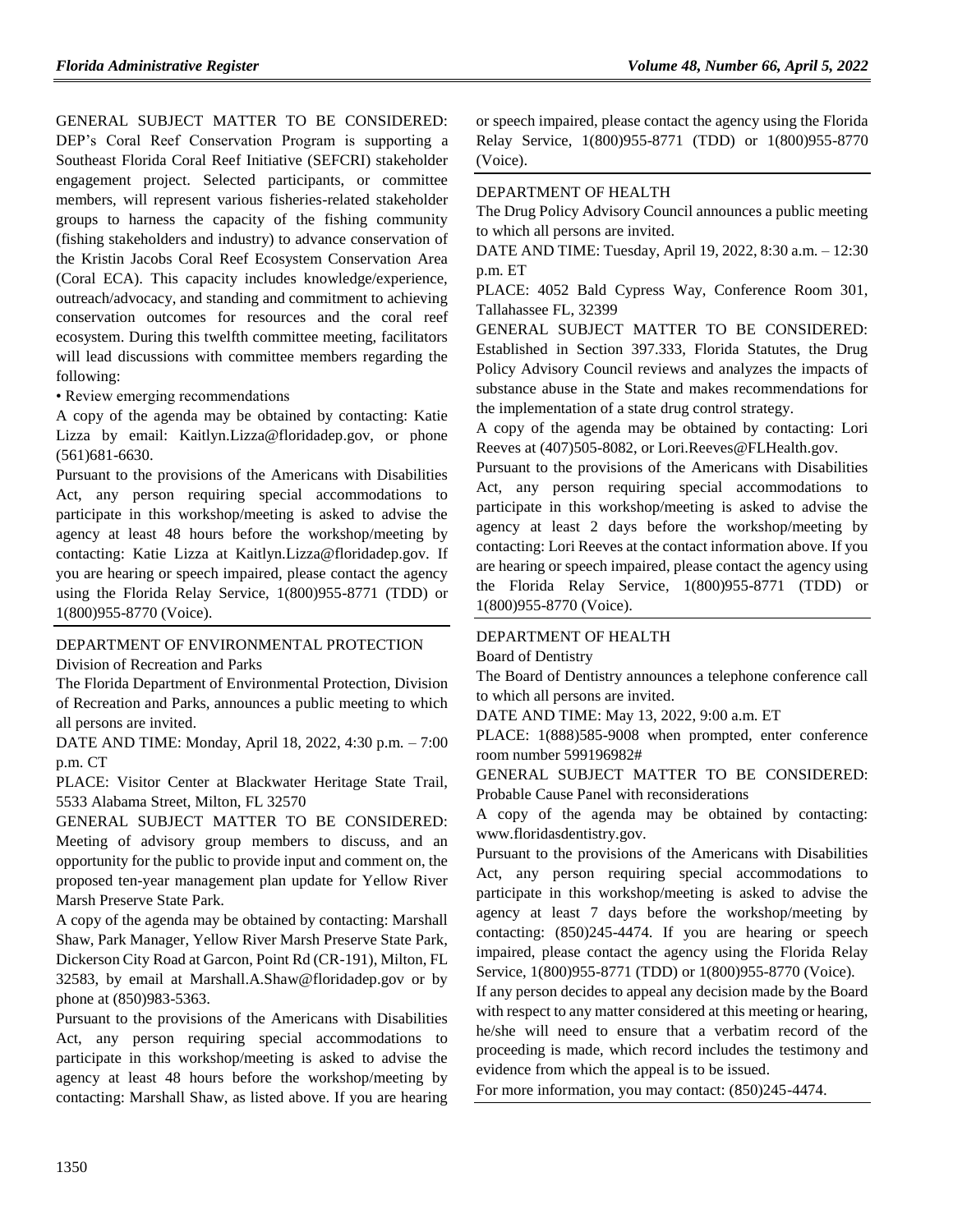### [DEPARTMENT OF HEALTH](https://www.flrules.org/gateway/department.asp?id=64)

[Division of Family Health Services](https://www.flrules.org/gateway/organization.asp?id=336)

The Florida Department of Health/Division of Community Health Promotion announces a public meeting to which all persons are invited.

DATE AND TIME: Tuesday, April 12, 2022, 11:00 a.m. – 12:00 Noon ET

PLACE: Microsoft Teams Meeting Link: https://teams.microsoft.com/l/meetup-

join/19%3ameeting\_YTY3ODhmZGUtNzI2ZS00NjNmLTg2 NzktYmFmMmEyOWRjNDYz%40thread.v2/0?context=%7b %22Tid%22%3a%2228cd8f80-3c44-4b27-81a0-

cd2b03a31b8d%22%2c%22Oid%22%3a%2265e7bdb9-12ac-435b-b2d7-01a442fc990f%22%7d or call in (audio only): (850)792-1375, Phone Conference ID: 280 684 523#

GENERAL SUBJECT MATTER TO BE CONSIDERED: The Florida Department of Health/Division of Community Health Promotion is conducting a quarterly meeting with the Information Clearinghouse on Developmental Disabilities Advisory Council to advise the Department of Health on establishing and maintaining a clearinghouse of information related to developmental disabilities on its website

A copy of the agenda may be obtained by contacting: Casey Omeke, Casey.Omeke@flhealth.gov.

Pursuant to the provisions of the Americans with Disabilities Act, any person requiring special accommodations to participate in this workshop/meeting is asked to advise the agency at least 3 days before the workshop/meeting by contacting: Casey Omeke, Casey.Omeke@flhealth.gov. If you are hearing or speech impaired, please contact the agency using the Florida Relay Service, 1(800)955-8771 (TDD) or 1(800)955-8770 (Voice).

For more information, you may contact: Casey Omeke, Casey.Omeke@flhealth.gov.

#### [FLORIDA HOUSING FINANCE CORPORATION](https://www.flrules.org/gateway/department.asp?id=67)

The Florida Housing Finance Corporation announces a public meeting to which all persons are invited.

DATE AND TIME: Wednesday, June 1, 2022, 2:00 p.m.

PLACE: The meeting will be accessible via phone. The call-in information is available on the Corporation's website at: https://www.floridahousing.org/legal/procurements/requestfor-qualifications.

GENERAL SUBJECT MATTER TO BE CONSIDERED: This Review Committee meeting will be to discuss the responses received from qualified Respondents in response to RFQ 2022- 05, for Compliance Administration Services for the Single Family Homebuyer Loan Program, answer any questions the Review Committee may have regarding the responses, give the scores, and submit a recommendation to Florida Housing's Board of Directors.

A copy of the agenda may be obtained by contacting: Jenny Marshall, (850)488-4197 or

Jenny.Marshall@floridahousing.org.

Pursuant to the provisions of the Americans with Disabilities Act, any person requiring special accommodations to participate in this workshop/meeting is asked to advise the agency at least 5 days before the workshop/meeting by contacting: Jenny Marshall,  $(850)488-4197$ Jenny.Marshall@floridahousing.org. If you are hearing or speech impaired, please contact the agency using the Florida Relay Service, 1(800)955-8771 (TDD) or 1(800)955-8770 (Voice).

If any person decides to appeal any decision made by the Board with respect to any matter considered at this meeting or hearing, he/she will need to ensure that a verbatim record of the proceeding is made, which record includes the testimony and evidence from which the appeal is to be issued.

#### [DEPARTMENT OF FINANCIAL SERVICES](https://www.flrules.org/gateway/department.asp?id=69)

The Department of Financial Service announces a public meeting to which all persons are invited.

DATE AND TIME: Tuesday, April 19, 2022, 2:00 p.m. – 4:00 p.m. Eastern Time

PLACE: Department of Environmental Protection, Carr Building 3800 Commonwealth Boulevard, Room 170, Tallahassee, Florida.

GENERAL SUBJECT MATTER TO BE CONSIDERED: The Florida PALM Executive Steering Committee will meet to discuss the status of the Florida PALM Project. See agenda for meeting details.

A copy of the agenda may be obtained by contacting: The Florida PALM Project website https://myfloridacfo.com/floridapalm/oversight.

Pursuant to the provisions of the Americans with Disabilities Act, any person requiring special accommodations to participate in this workshop/meeting is asked to advise the agency at least 5 days before the workshop/meeting by contacting: Jenifer Hartsfield at (850)410-9025 or FloridaPALM@myfloridacfo.com. If you are hearing or speech impaired, please contact the agency using the Florida Relay Service, 1(800)955-8771 (TDD) or 1(800)955-8770 (Voice).

For more information, you may contact: or would like to submit public comment regarding the Florida PALM Executive Steering Committee, please email FloridaPALM@myfloridacfo.com.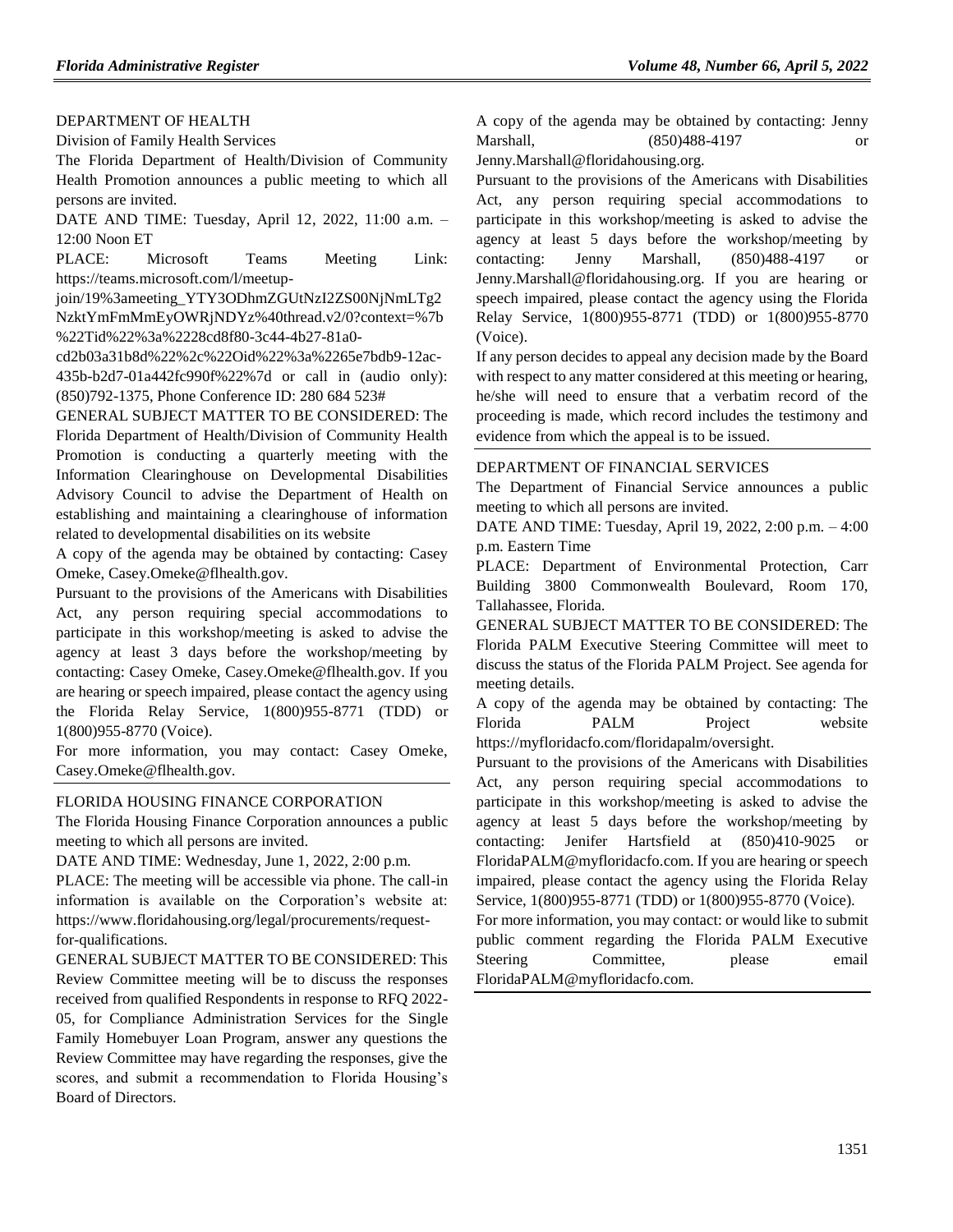### [DEPARTMENT OF FINANCIAL SERVICES](https://www.flrules.org/gateway/department.asp?id=69)

The Department of Financial Services announces a public meeting to which all persons are invited.

DATE AND TIME: Thursday, April 21, 2022, 2:00 p.m. – 4:00 p.m. Eastern Time

PLACE: Department of Environmental Protection, Carr Building 3800 Commonwealth Boulevard, Room 170, Tallahassee, Florida

GENERAL SUBJECT MATTER TO BE CONSIDERED: The Florida PALM Executive Steering Committee will meet to discuss the status of the Florida PALM Project. See agenda for meeting details.

A copy of the agenda may be obtained by contacting: The Florida PALM Project website https://myfloridacfo.com/floridapalm/oversight.

Pursuant to the provisions of the Americans with Disabilities Act, any person requiring special accommodations to participate in this workshop/meeting is asked to advise the agency at least 5 days before the workshop/meeting by contacting: Jenifer Hartsfield at (850)410-9025 or FloridaPALM@myfloridacfo.com. If you are hearing or speech impaired, please contact the agency using the Florida Relay Service, 1(800)955-8771 (TDD) or 1(800)955-8770 (Voice).

For more information, you may contact: or would like to submit public comment regarding the Florida PALM Executive Steering Committee, please email FloridaPALM@myfloridacfo.com.

#### [DEPARTMENT OF FINANCIAL SERVICES](https://www.flrules.org/gateway/department.asp?id=69)

The Department of Financial Services announces a public meeting to which all persons are invited.

DATE AND TIME: Tuesday, April 5, 2022, 2:00 p.m. – 4:00 p.m. Eastern Time

PLACE: Department of Children and Families

GENERAL SUBJECT MATTER TO BE CONSIDERED: UPDATE: The Florida PALM Executive Steering Committee meeting has been canceled.

A copy of the agenda may be obtained by contacting: NA

### [DEPARTMENT OF FINANCIAL SERVICES](https://www.flrules.org/gateway/department.asp?id=69)

The Department of Financial Services announces a public meeting to which all persons are invited.

DATE AND TIME: Thursday, April 7, 2022, 2:00 p.m. – 4:00 p.m. Eastern Time

PLACE: Department of Children and Families

GENERAL SUBJECT MATTER TO BE CONSIDERED: UPDATE: The Florida PALM Executive Steering Committee meeting has been canceled.

A copy of the agenda may be obtained by contacting: NA

#### [DEPARTMENT OF ECONOMIC OPPORTUNITY](https://www.flrules.org/gateway/department.asp?id=73)

[Division of Workforce Services](https://www.flrules.org/gateway/organization.asp?id=1065)

The Reemployment Assistance Appeals Commission announces a public meeting to which all persons are invited. DATE AND TIME: April 13, 2022, 9:30 a.m.

PLACE: Reemployment Assistance Appeals Commission, 1211 Governors Square Boulevard, Suite 300, Tallahassee, Florida 32301. Attendance by telephone is also available by calling (850)988-5144 and entering phone conference ID: 385 351 95 #.

GENERAL SUBJECT MATTER TO BE CONSIDERED: Disposition of cases pending before the Reemployment Assistance Appeals Commission, and the Chairman's report. No public testimony will be taken.

A copy of the agenda may be obtained by contacting: the office of the Reemployment Assistance Appeals Commission at RAAC.Inquiries@deo.myflorida.com or by visiting https://www.floridajobs.org/Reemployment-Assistance-

Service-Center/reemployment-assistance-appeals-

commission/about-the-reemployment-assistance-appealscommission/raac-notices.

Pursuant to the provisions of the Americans with Disabilities Act, any person requiring special accommodations to participate in this workshop/meeting is asked to advise the agency at least 24 hours before the workshop/meeting by contacting: The Commission Clerk at (850)692-0180. If you are hearing or speech impaired, please contact the agency using the Florida Relay Service, 1(800)955-8771 (TDD) or 1(800)955- 8770 (Voice).

For more information, you may contact: The Commission Clerk at (850)692-0180.

### [MARION SOIL AND WATER CONSERVATION](https://www.flrules.org/gateway/organization.asp?id=746)  [DISTRICT](https://www.flrules.org/gateway/organization.asp?id=746)

The Marion Soil & Water Conservation District announces a public meeting to which all persons are invited.

DATE AND TIME: April 15, 2022, 9:30 a.m.

PLACE: 2710 E Silver Springs Blvd

GENERAL SUBJECT MATTER TO BE CONSIDERED: Rescheduled 4/12 meeting

A copy of the agenda may be obtained by contacting: 352-438- 2475

#### [MRGMiami](https://www.flrules.org/gateway/organization.asp?id=981)

The Florida Department of Transportation (FDOT), District Four, and Broward County announces a public meeting to which all persons are invited.

DATE AND TIME: April 12, 2022, 5:30 p.m. The Public Meeting will be offered in two different formats: virtual and inperson.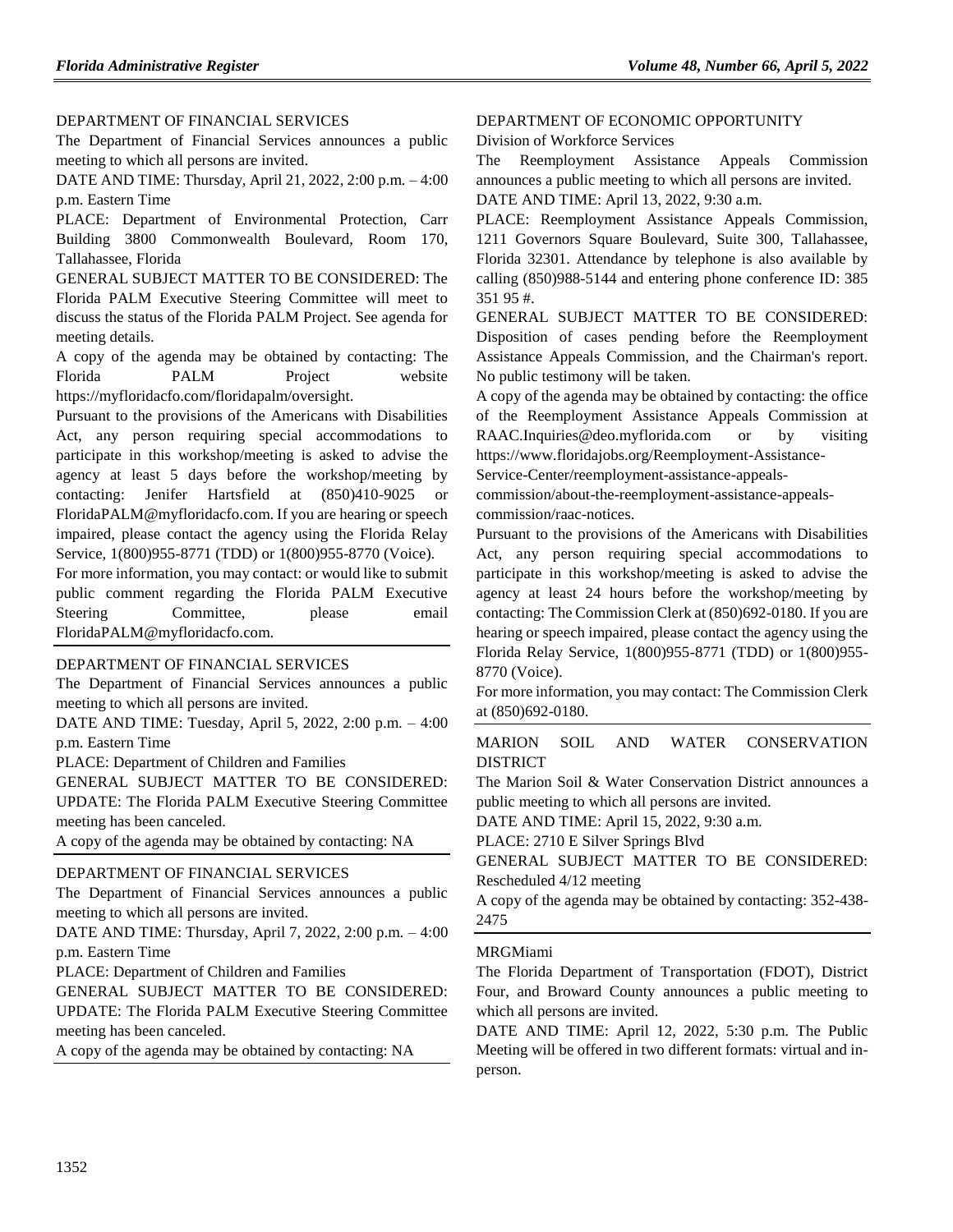PLACE: To participate in the virtual (online) Public Meeting from your computer, tablet or smartphone please register using the link below:

https://attendee.gotowebinar.com/register/1273934175466339 341

Participants can also use their phone by dialing in to  $(415)655$ -0060, Access code: 779-243-241

The in-person Public Meeting will take place at the Jensen Beach Chamber of Commerce Community Center located at 1912 NE Jensen Beach Boulevard, Jensen Beach, Florida 34957. The latest social distancing guidelines will be followed. GENERAL SUBJECT MATTER TO BE CONSIDERED: The Florida Department of Transportation (FDOT) District Four will hold a Public Meeting for a roadway improvement project along State Road (SR) 732/Jensen Beach Causeway from NE Indian River Drive to SR A1A, in Martin County. The project identification number is 440473-1-52-01.

Both formats will consist of a formal presentation followed by an open discussion. Staff will be available to answer questions and provide assistance. Comments and questions will be responded to in the order received. If your question is not responded to during the event, a response will be provided in writing following the public meeting. Questions and comments may also be submitted prior to the public meeting by emailing the Project Manager.

A copy of the agenda may be obtained by contacting: FDOT Project Manager, Mr. Adham Naiem, P.E. at (954)777-4440 or via email at Adham.Naiem@dot.state.fl.us.

Pursuant to the provisions of the Americans with Disabilities Act, any person requiring special accommodations to participate in this workshop/meeting is asked to advise the agency at least 3 days before the workshop/meeting by contacting: FDOT Project Manager, Mr. Adham Naiem, P.E. at (954)777-4440 or via email at Adham.Naiem@dot.state.fl.us. If you are hearing or speech impaired, please contact the agency using the Florida Relay Service, 1(800)955-8771 (TDD) or 1(800)955-8770 (Voice).

#### [THE CORRADINO GROUP, INC.](https://www.flrules.org/gateway/organization.asp?id=1048)

The Florida Department of Transportation (FDOT) District Four announces a public meeting to which all persons are invited.

DATES AND TIMES: The Virtual Public Meeting will be held Monday, April 11, 2022, 5:00 p.m. – 6:00 p.m. and the inperson Construction Open House will be held Monday, April 11, 2022, 6:00 p.m. – 7:00 p.m.

PLACE: The in-person Construction Open House will be held at Plantation City Hall, Council Chambers located at 400 NW 73rd Avenue Plantation, FL Please use the following link to register: https://tinyurl.com/universitydrvpm or You may also dial in via phone at (562)247-8422, Access Code: 973-589-065, 33317.

GENERAL SUBJECT MATTER TO BE CONSIDERED: Financial Management No.: 432066-9-52-01, 02, 03

Project Description: SR 817/University Drive from SR 84 to NW 1st Street Mobility Improvements Project, Broward County.

Project improvements include the following:

• Widening the roadway to accommodate bicycle lanes in each direction

• Upgrading curb ramps, signage, and pavement markings

• Constructing bus shelters at existing bus stop locations

• Upgrading pedestrian signals with countdown timers at the following locations:

- Peters Road

- The Fountains Entrance

- Federated Road

- SR 842/Broward Boulevard

• Removing and replacing light poles impacted by widening operations

Construction will begin April 21, 2022 and is expected to be completed in Summer 2023. The estimated construction cost is \$8,895,417.

The in-person Construction Open House will have project representatives available to answer questions and provide assistance during the meeting.

The Virtual Public Meeting will consist of a brief presentation followed by a question & answer segment and comments from 5:00 p.m. – 5:30 p.m., and again from 5:30 p.m. – 6:00 p.m. Project staff will be available to answer questions and provide assistance. Questions will be answered as time allows and in order received. If your question is not addressed during the event, a response will be provided in writing following the Virtual Public Meeting. If you are not able to join the Virtual Public Meeting, a recording will be posted at: https://d4fdot.com/bcfdot/.

A copy of the agenda may be obtained by contacting: FDOT Construction Project Manager, Mr. Donald VanWhervin, at (954)958-7654 or via email at donald.vanwhervin@dot.state.fl.us.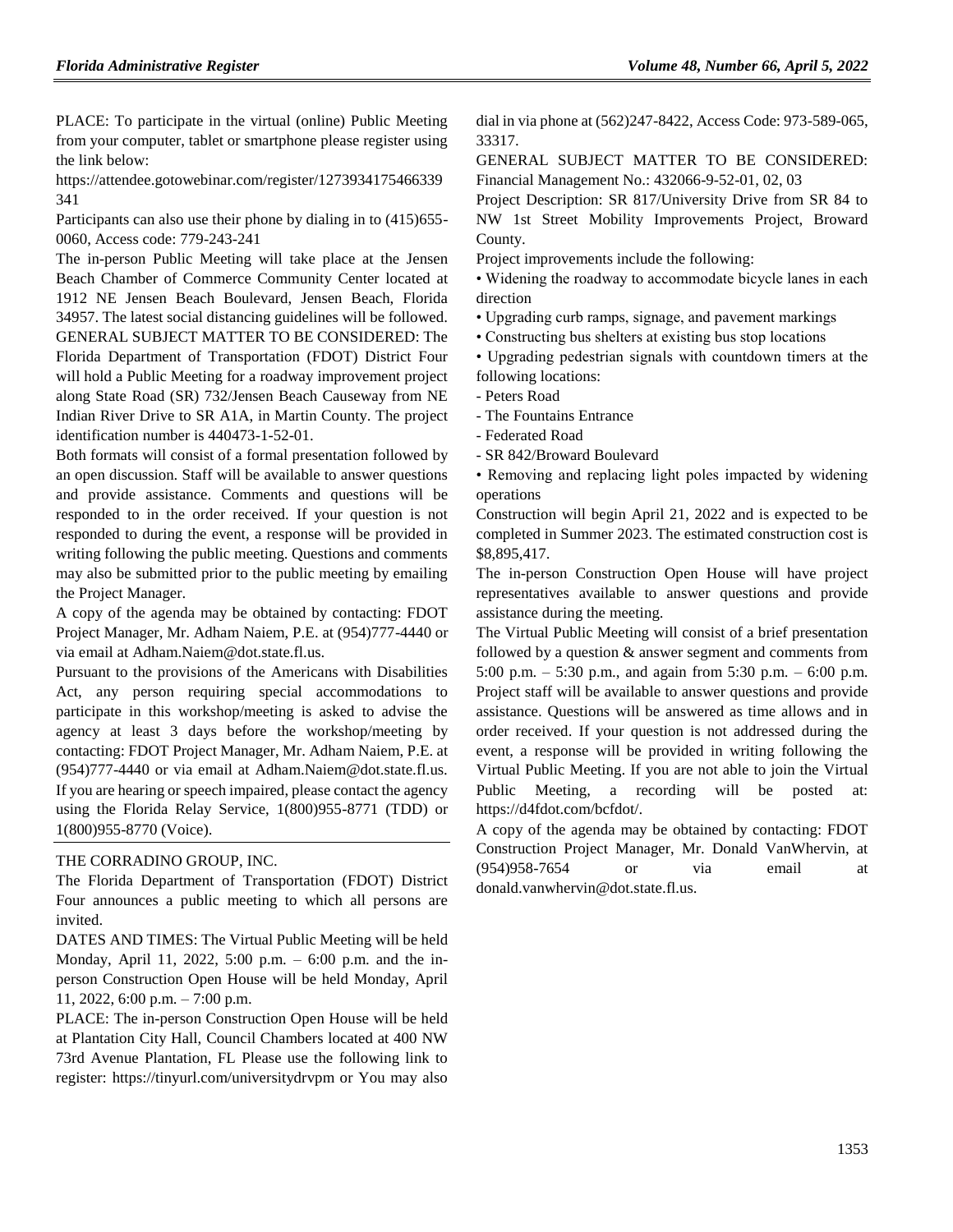Pursuant to the provisions of the Americans with Disabilities Act, any person requiring special accommodations to participate in this workshop/meeting is asked to advise the agency at least 7 days before the workshop/meeting by contacting: FDOT Construction Project Manager, Mr. Donald VanWhervin, at (954)958-7654 or via email at donald.vanwhervin@dot.state.fl.us. If you are hearing or speech impaired, please contact the agency using the Florida Relay Service, 1(800)955-8771 (TDD) or 1(800)955-8770 (Voice).

For more information, you may contact: Rebecca Guerrero, Community Outreach Specialist, at (954)940-7605 or by email at rguerrero@corradino.com.

Section VII Notice of Petitions and Dispositions Regarding Declaratory Statements

# NONE

# Section VIII Notice of Petitions and Dispositions Regarding the Validity of Rules

Notice of Petition for Administrative Determination has been filed with the Division of Administrative Hearings on the following rules:

# NONE

Notice of Disposition of Petition for Administrative Determination has been filed with the Division of Administrative Hearings on the following rules:

# NONE

# Section IX Notice of Petitions and Dispositions Regarding Non-rule Policy Challenges

# NONE

Section X Announcements and Objection Reports of the Joint Administrative Procedures **Committee** 

NONE

# Section XI Notices Regarding Bids, Proposals and Purchasing

## [DEPARTMENT OF ENVIRONMENTAL PROTECTION](https://www.flrules.org/gateway/department.asp?id=62)

DEP ITB 2022023 Re-advertisement - 48-Channel Seismic System for Multichannel Analysis of Surface Wave

The Florida Department of Environmental Protection is requesting Bids for a 48-Channel Seismic System for Multichannel Analysis of Surface Wave. The Department will post notice of any changes or additional meeting(s) on the Vendor Information Portal (VIP) in accordance with Section 287.042(3), Florida Statutes, and will not re-advertise any notice in the Florida Administrative Register (FAR). Access the VIP at: [https://vendor.myfloridamarketplace.com/.](https://vendor.myfloridamarketplace.com/)

## [FLORIDA HOUSING FINANCE CORPORATION](https://www.flrules.org/gateway/department.asp?id=67)

Request for Qualifications 2022-05, for Compliance Administration Services for the Homebuyer Loan Program

The Florida Housing Finance Corporation invites all qualified Respondents to submit proposals for consideration in accordance with the terms and conditions set forth in this Request for Qualifications (RFQ) 2022-05, relating to the procurement of Compliance Administration Services for the Single Family Homebuyer Loan Program. Florida Housing expects to select one or more Respondents who propose to provide these services as specified in this RFQ.

Responses shall be accepted until 2:00 p.m. (Eastern Time), May 11, 2022, to the attention of the Contracts Administrator, at the address listed in the RFQ.

For questions or additional information, please contact: Jenny Marshall at (850)488-4197 [Jenny.Marshall@floridahousing.org.](mailto:Jenny.Marshall@floridahousing.org) To obtain a copy of the RFQ, which outlines selection criteria and applicant's responsibilities, please submit your request to the attention of Jenny Marshall, or you can download the RFQ from the Florida Housing Finance Corporation website at: [http://www.floridahousing.org/legal/procurements/request-for](http://www.floridahousing.org/legal/procurements/request-for-qualifications)[qualifications.](http://www.floridahousing.org/legal/procurements/request-for-qualifications) Any modifications that occur to the RFQ will be posted at the website and may result in an extension of the deadline.

[DEPARTMENT OF MILITARY AFFAIRS](https://www.flrules.org/gateway/department.asp?id=70) 218032 Ocala ESP Renovation STATE OF FLORIDA, DEPT OF MILITARY AFFAIRS PUBLIC ANNOUNCEMENT INVITATION TO BID Issuing Agency: Dept. of Military Affairs Project # and Name: 218032 Ocala ESP Renovation Location: Ocala, FL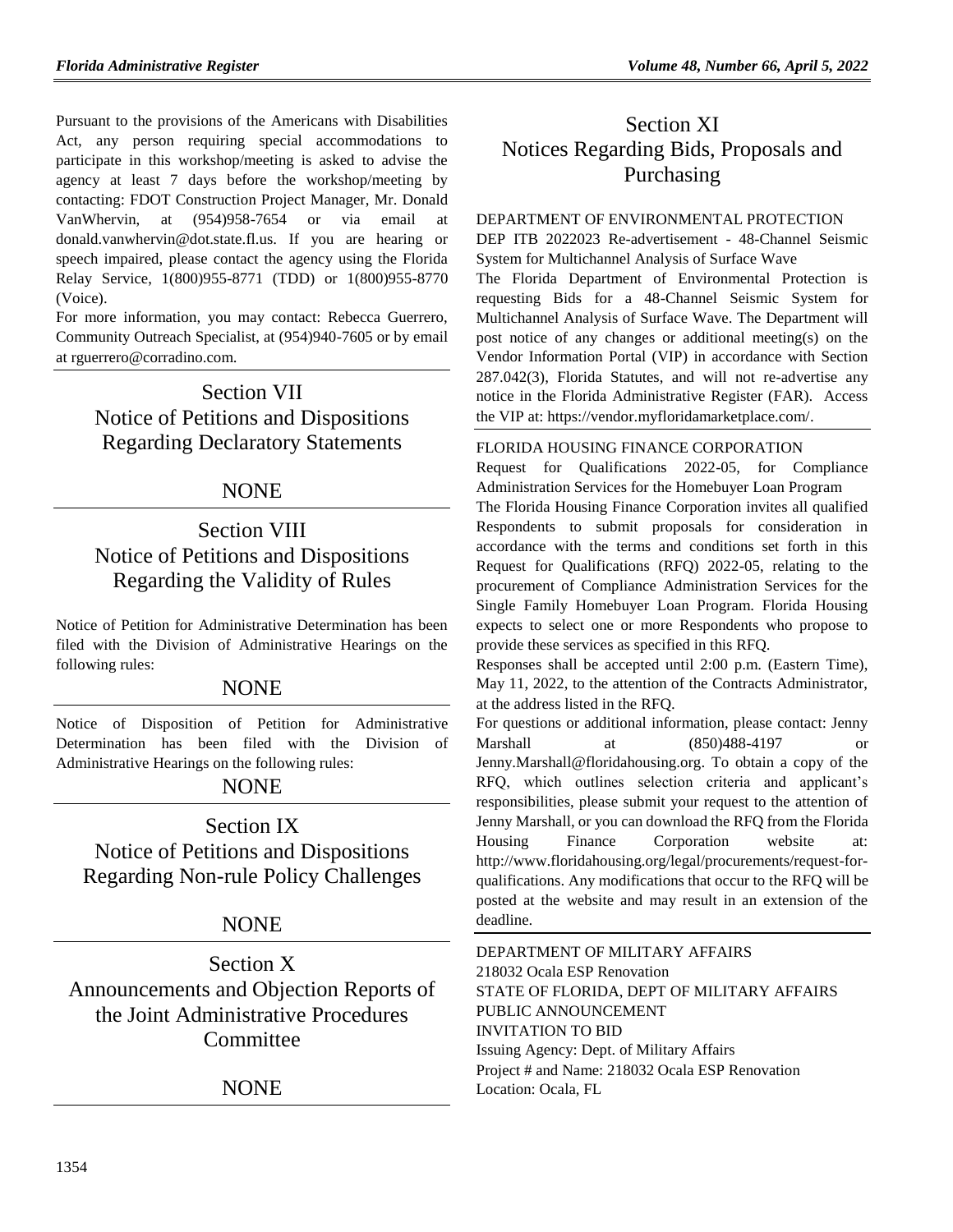General Project Description: Interior & Exterior Renovation of 22,750+/- sf Ocala National Guard Armory. New construction or repair/replace of interior finishes incl. sprinkled fire protection system with audible & visual alarms with integrated mass notification capabilities; HVAC systems; electrical / plumbing systems; LED lighting; ceiling grid & tiles; flooring, doors, painting, ADA compliant latrines. Ext renovations to include replacement of all windows; remove overhead coiling doors, infill / install hollow metal double doors; remove / infill existing ventilation louvers; clean, paint and seal existing envelope. Ballistic rated door upgrades and civil / site work. Estimated Construction Cost: \$1,400,000

Type of Contractor: General

Date of MFMP Vendor Information Portal Posting: April 5, 2022

Site Visit Date: As stated on the MFMP VIP

Bid Opening Date: As stated on the MFMP VIP (late bids will not be accepted)

Point of Contact: DMA CFMO Contract Mgmt. (904)823-0255 or e-mail ng.fl.flarng.list.cfmo-contracting@army.mil.

FOR COMPLETE INFORMATION AND SUBMISSION REQUIREMENTS PLEASE REFER TO THE MFMP Vendor Information Portal

at: https://vendor.myfloridamarketplace.com/search/bids.

#### [DEPARTMENT OF MILITARY AFFAIRS](https://www.flrules.org/gateway/department.asp?id=70)

218035 Bonifay ESP Renovation

STATE OF FLORIDA, DEPT OF MILITARY AFFAIRS PUBLIC ANNOUNCEMENT

# INVITATION TO BID

Issuing Agency: Dept. of Military Affairs

Project Number and Name: 218035 Bonifay Armory ESP Renovation

Project Location: Bonifay, FL

General Project Description: Renovation of approx. 170,000' / 3.90 acre site. Civil site work incl site demolition, grading, drainage conveyance systems, holding ponds, utility services (water and sanitary sewer, fire main) incl connections to public systems. Maintain existing utilities (water & sanitary sewer) in service to Building #1. All other buildings shall receive new services under the base bid as designed. Asphaltic concrete paving, concrete paving, gutters and downspouts on the existing covered vehicle parking, and misc. items per plans. Chain link fence / gates swing & rolling, permanent / temporary restoration of disturbed areas, and the south gate access control work (electrical) and the control system hardware software and appurtenances. The existing mechanical courtyard and aluminum canopy system shall remain in place under the base. Estimated Construction Cost: \$2,031,000

Type of Contractor: General

Date of MFMP Vendor Information Portal Posting: April 5, 2022

Site Visit Date: As stated on the MFMP VIP

Bid Opening Date: As stated on the MFMP VIP (late bids will not be accepted)

Point of Contact: DMA CFMO Contract Mgmt. Office at (904)827-8544 or e-mail ng.fl.flarng.list.cfmocontracting@army.mil.

FOR COMPLETE INFORMATION AND SUBMISSION REQUIREMENTS PLEASE REFER TO THE MFMP Vendor Information Portal

at: https://vendor.myfloridamarketplace.com/search/bids.

# Section XII Miscellaneous

### [DEPARTMENT OF STATE](https://www.flrules.org/gateway/department.asp?id=1)

Index of Administrative Rules Filed with the Secretary of State Pursuant to subparagraph  $120.55(1)(b)6. - 7$ ., F.S., the below list of rules were filed in the Office of the Secretary of State between 3:00 p.m., Tuesday, March 29, 2022 and 3:00 p.m., Monday, April 4, 2022.

| Rule No.     | <b>File Date</b> | <b>Effective</b><br><b>Date</b> |
|--------------|------------------|---------------------------------|
| 12CER22-1    | 3/31/2022        | 3/31/2022                       |
| 12ER21-17    | 4/1/2022         | 4/1/2022                        |
| 12ER21-18    | 4/1/2022         | 4/1/2022                        |
| 12ER21-19    | 4/1/2022         | 4/1/2022                        |
| 12ER21-20    | 4/1/2022         | 4/1/2022                        |
| 64B18-17.005 | 3/31/2022        | 4/20/2022                       |
| 65C-9.004    | 3/31/2022        | **/**/****                      |

### **LIST OF RULES AWAITING LEGISLATIVE APPROVAL SECTIONS 120.541(3), 373.139(7) AND/OR 373.1391(6), FLORIDA STATUTES**

| Rule No.    | <b>File Date</b> | <b>Effective</b> |
|-------------|------------------|------------------|
|             |                  | Date             |
| 5K-4.020    | 12/10/2021       | **/**/****       |
| 5K-4.035    | 12/10/2021       | **/**/****       |
| 5K-4.045    | 12/10/2021       | **/**/****       |
| 60FF1-5.009 | 7/21/2016        | **/**/****       |
| 60P-1.003   | 12/8/2021        | **/**/****       |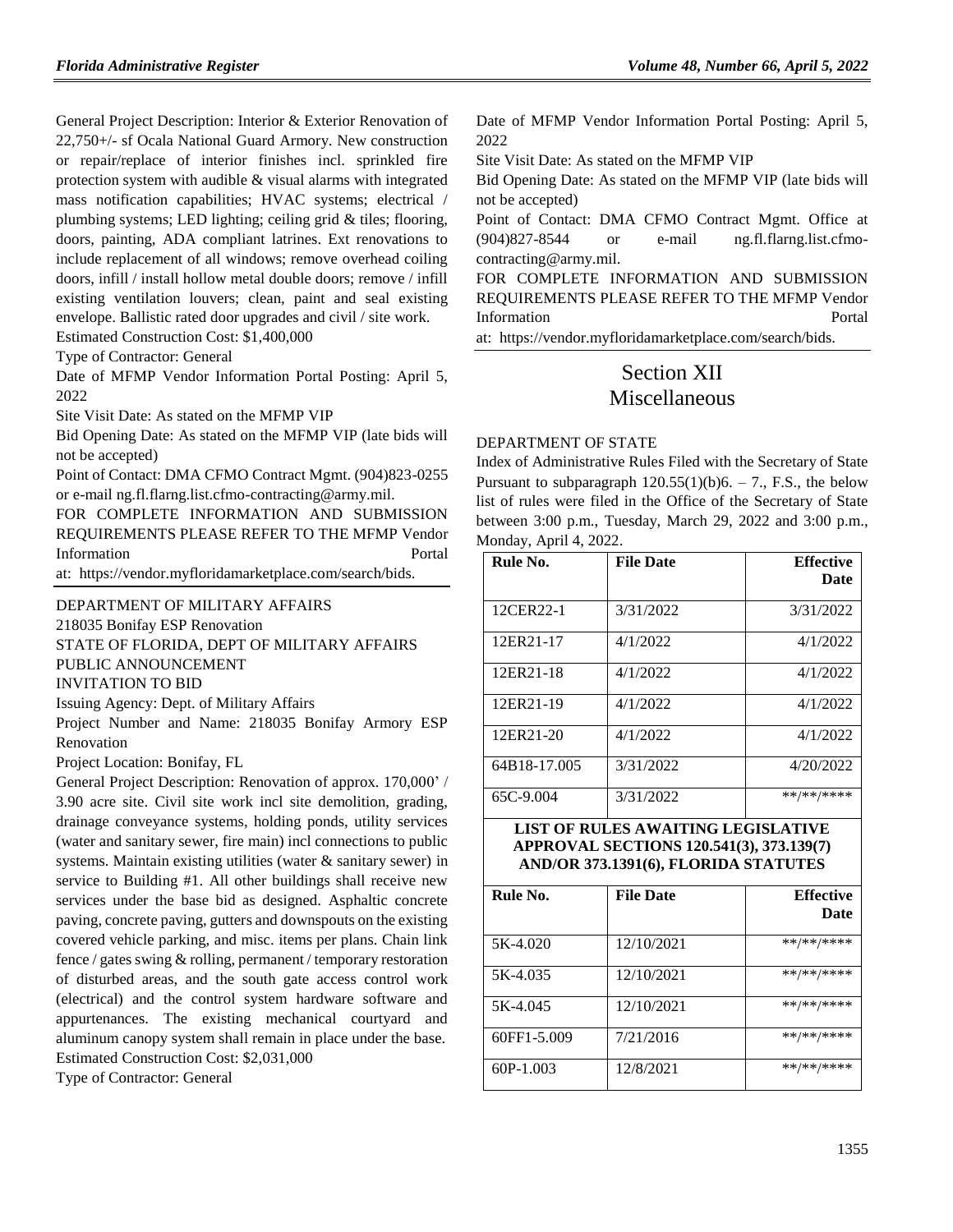| 60P <sub>2.002</sub> | 11/5/2019  | **/**/**** |
|----------------------|------------|------------|
| $60P-2.003$          | 11/5/2019  | **/**/**** |
| 62-600.405           | 11/16/2021 | **/**/**** |
| 62-600.705           | 11/16/2021 | **/**/**** |
| 62-600.720           | 11/16/2021 | **/**/**** |
| 64B8-10.003          | 12/9/2015  | **/**/**** |
| 65C-9.004            | 3/31/2022  | **/**/**** |
| 69L-7.020            | 10/22/2021 | **/**/**** |

# Section XIII Index to Rules Filed During Preceding Week

## INDEX TO RULES FILED BETWEEN MARCH 28, 2022 AND APRIL 1, 2022

| Rule No. | File Date | Effective | Proposed | Amended  |
|----------|-----------|-----------|----------|----------|
|          |           | Date      | Vol./No. | Vol./No. |

### **DEPARTMENT OF LEGAL AFFAIRS**

|          |         |         | <b>Division of Victim Services and Criminal Justice Programs</b> |
|----------|---------|---------|------------------------------------------------------------------|
| 2A-9.004 | 3/28/22 | 4/17/22 | 48/39                                                            |

#### **DEPARTMENT OF REVENUE**

| 12ER21-17 4/1/22 |  | 4/1/22 47/183     | 48/65 |
|------------------|--|-------------------|-------|
| 12ER21-18 4/1/22 |  | $4/1/22$ $47/183$ | 48/65 |
| 12ER21-19 4/1/22 |  | $4/1/22$ $47/183$ | 48/65 |
| 12ER21-20 4/1/22 |  | 4/1/22 47/183     | 48/65 |

#### **Corporate, Estate and Intangible Tax**

12CER22-1 3/31/22 3/31/22 48/64

## **DEPARTMENT OF HEALTH**

| <b>Board of Massage Therapy</b> |                |  |  |
|---------------------------------|----------------|--|--|
| 64B7-24.0213/28/22              | 4/17/22 47/235 |  |  |
| 64B7-26.0053/28/22              | 4/17/22 47/235 |  |  |
| 64B7-28.0083/28/22              | 4/17/22 47/235 |  |  |
| 64B7-30.0013/28/22              | 4/17/22 47/235 |  |  |

#### **Board of Podiatric Medicine**

64B18-17.005 3/31/22 4/20/22 48/42

### **FISH AND WILDLIFE CONSERVATION COMMISSION Freshwater Fish and Wildlife**

| 68A-9.004               | 3/31/22 | 4/1/22 | 48/09 |
|-------------------------|---------|--------|-------|
|                         |         |        |       |
| <b>Marine Fisheries</b> |         |        |       |
| 68B-31.003 3/28/22      |         | 5/1/22 | 48/30 |
| 68B-31.00353/28/22      |         | 5/1/22 | 48/30 |
| 68B-31.006 3/28/22      |         | 5/1/22 | 48/30 |
| 68B-31.007 3/28/22      |         | 5/1/22 | 48/30 |
| 68B-31.008              | 3/28/22 | 5/1/22 | 48/30 |
| 68B-31.009              | 3/28/22 | 5/1/22 | 48/30 |
| 68B-31.017              | 3/28/22 | 5/1/22 | 48/30 |
| 68B-31.018 3/28/22      |         | 5/1/22 | 48/30 |

## **LIST OF RULES AWAITING LEGISLATIVE REVIEW/ APPROVAL PURSUANT TO SECTIONS 120.541(3), 373.139(7) AND/OR 373.1391(6), FLORIDA STATUTES**

## **DEPARTMENT OF AGRICULTURE AND CONSUMER SERVICES**

#### **Division of Food Safety**

| 5K-4.020 | $12/10/21$ **/**/**** | 47/216 |
|----------|-----------------------|--------|
| 5K-4.035 | $12/10/21**$ /**/**** | 47/216 |
| 5K-4.045 | $12/10/21**$ /**/**** | 47/216 |

# **DEPARTMENT OF MANAGEMENT SERVICES**

| E911 Board |  |
|------------|--|
|            |  |

60FF1-5.009 7/21/16 \*\*/\*\*/\*\*\*\* 42/105

#### **Division of State Employees' Insurance**

| 60P-1.003 | 12/8/21 | **/**/**** | 47/215 |
|-----------|---------|------------|--------|
| 60P-2.002 | 11/5/19 | **/**/**** | 45/191 |
| 60P-2.003 | 11/5/19 | **/**/**** | 45/191 |

#### **DEPARTMENT OF ENVIRONMENTAL PROTECTION**

| $62-600.405$ 11/16/21 | **/**/**** | 47/180 |
|-----------------------|------------|--------|
| 62-600.705 11/16/21   | **/**/**** | 47/180 |
| $62-600.720$ 11/16/21 | **/**/**** | 47/180 |

### **DEPARTMENT OF HEALTH**

| <b>Board of Medicine</b> |            |       |       |
|--------------------------|------------|-------|-------|
| 64B8-10.003 12/9/15      | **/**/**** | 39/95 | 41/49 |

## **DEPARTMENT OF CHILDREN AND FAMILIES**

**Family Safety and Preservation Program**

65C-9.004 03/31/2022 \*\*/\*\*/\*\*\*\* 48/28

### **DEPARTMENT OF FINANCIAL SERVICES Division of Worker's Compensation**

| 69L-7.020 | 10/22/21      | **/**/**** 47/24 | 47/82 |
|-----------|---------------|------------------|-------|
|           | 47/118 47/187 |                  |       |